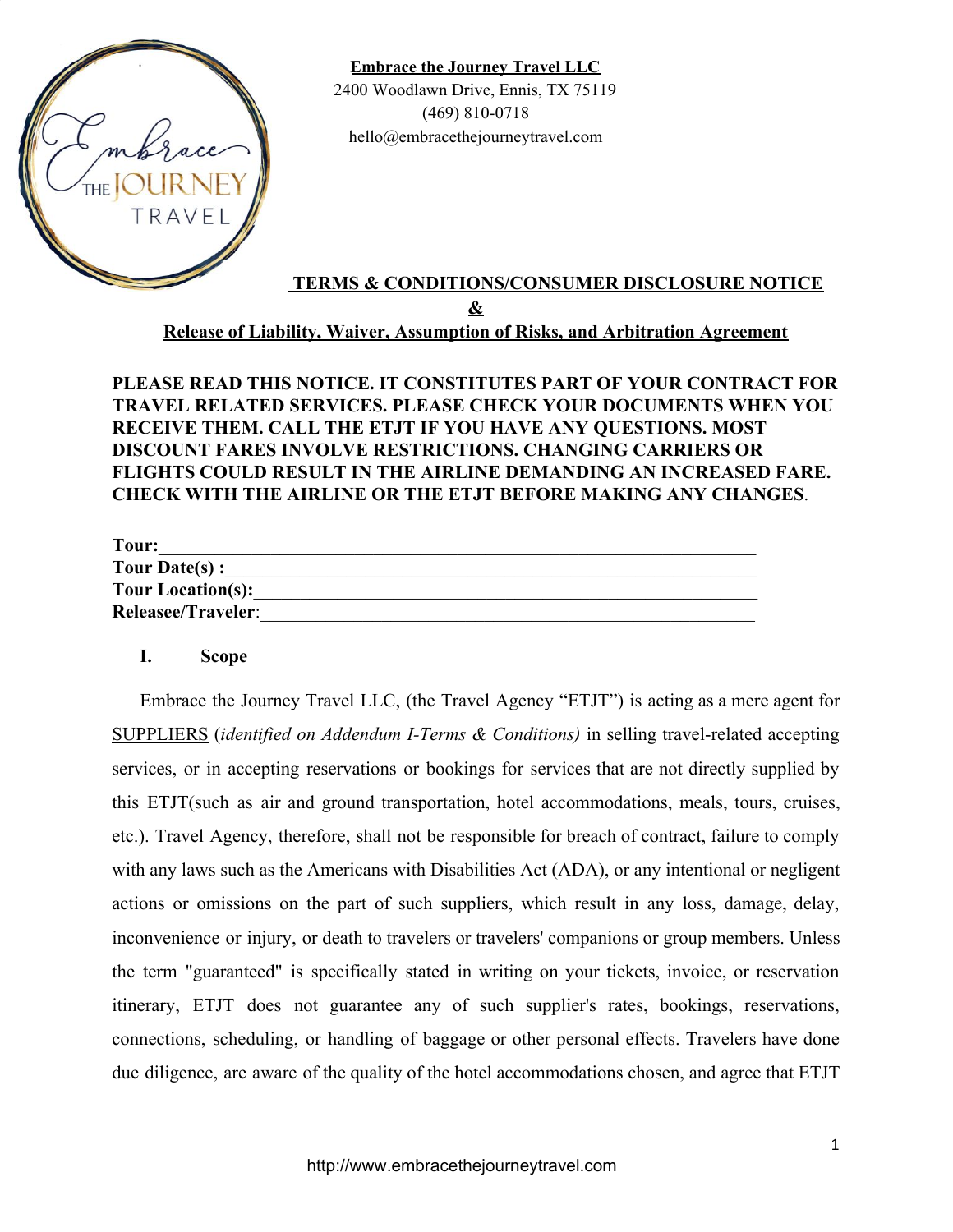2400 Woodlawn Drive, Ennis, TX 75119 (469) 810-0718

hello@embracethejourneytravel.com

will not be responsible if they are not satisfied. *Please see all Terms and Conditions incorporated herein, and attached hereto as Addendum I. Traveler has acknowledged that they have taken note of these Terms and Conditions before making a booking, and have initialed Addendum I evidencing the same.*

#### **II. Risks, Cancellation, and Insurance**

Traveler assumes complete and full responsibility for, and hereby releases ETJT from, any duty of checking and verifying any and all passport, visa, vaccination, or other entry requirements of each destination, and all safety and security conditions of such destinations, during the length of the proposed travel. However, we specifically recommend that U. S. Citizens traveling internationally, including travel to Canada, Mexico or the Caribbean, do so with a valid U. S. Passport. For information concerning possible dangers at international destinations, contact the Travel Advisory Section of the U.S. State Department, (202) 647-5335 <https://travel.state.gov/content/travel.html>. For medical information, please refer to the U.S. Centers for Disease Control (CDC), (404) 332-4559 or use their fax information service at www.cdc.gov/travel (404) 332-4565.

ETJT shall not be responsible for any injuries, losses or damages in connection with terrorist activities, social or labor unrest, mechanical or structural integrity of air, sea, and ground transportation and accommodations, diseases, local laws, terrorist acts, climatic conditions, Acts of God, delays, changes or cancellation of travel due to weather conditions, hotel services, accidents or health related problems before or while in-transit to (e.g., an accident on the way to a tour), during, and after a tour, or any other actions, omissions, or conditions outside of ETJT's control.

If travel plans are delayed or cancelled for any reason there will be no refunds issued by ETJT, *except* in those circumstances where ETJT has issued its own schedule of cancellation, applicable to all or a portion of a booking (whenever such a schedule is issued, it will specifically indicate which trip component(s) it is issued for and it will apply ONLY to the specific trip component(s) indicated). Please note that a 'trip' or 'booking' often consists of multiple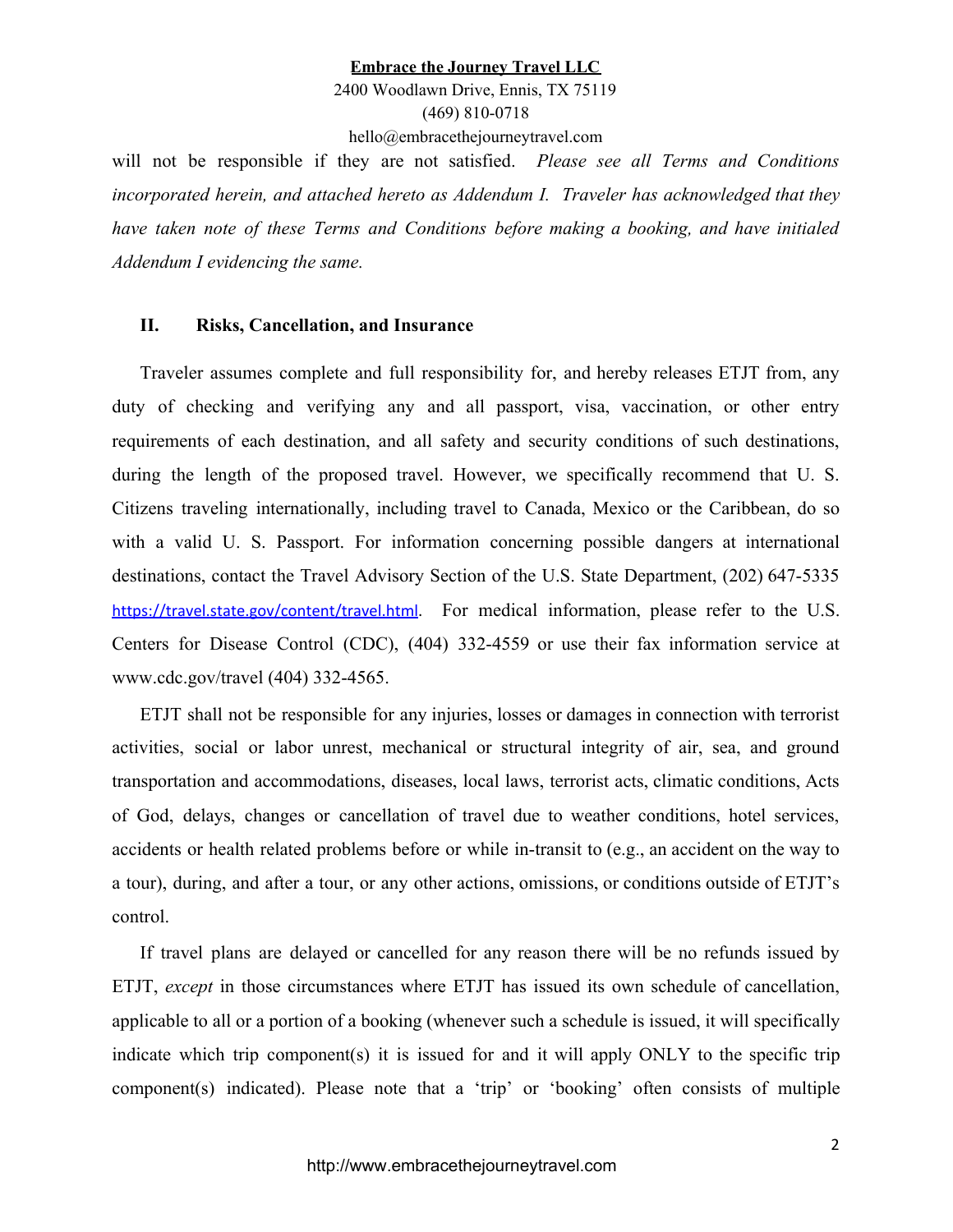### 2400 Woodlawn Drive, Ennis, TX 75119 (469) 810-0718 hello@embracethejourneytravel.com

components, each of which may carry its own cancellation penalties (example: an airline ticket, a pre-trip hotel night, a multi-day adventure vacation by a tour operator, a post-trip extension designed by ETJT, all of which may be subject to a different set of cancellation policies). You will be provided with the individual cancellation policies to the extent that these are available in a distributable format, for your records, but ETJT is not responsible for this policy distribution. Clients are responsible for obtaining the applicable policies, either by contacting ETJT and requesting a copy (if available, otherwise it will be verbal delivery) or by consulting the individual suppliers and/or their catalogs. No refund(s) will be issued for cancellations due to actual or threatened terrorist events. Furthermore, there will be no refunds due to fear of travel from actual or threatened terrorist, health, political or other similar events.

It is the traveler's responsibility to protect their purchases and Travel Insurance is strongly recommended. Traveler is advised to obtain appropriate insurance coverage against these risks. ETJT has information regarding some forms of travel insurance. Traveler's retention of tickets, reservations, or bookings after issuance shall constitute consent to the above and an agreement on his/her part to convey the contents hereto to his/her travel companions or group members.

*It is the traveler's responsibility to protect their purchases, and Travel Insurance is strongly recommended. Traveler is advised to obtain any and all coverages prior to travel tour (e.g. medical, disability, travel insurance). Traveler has signed the Travel Insurance Refusal Form, see Addendum II.*

By embarking upon his/her travel, Traveler voluntarily assumes all risks involved in such travel, whether expected or unexpected. Traveler is hereby warned of the above risks as well as possible travel industry bankruptcies and medical and climatic disruptions, and the possibility traveler may be unable to travel as scheduled because of personal emergency. Traveler also assumes all risks for any participation in a nominal risk or high-risk activity.

### **III. ALTERNATIVE DISPUTE RESOLUTION**

ETJT desires to maintain friendly relationships with its clients (Traveler, agents, sellers, buyers, etc.). In order to provide for a mutually beneficial relationship, ETJT has established an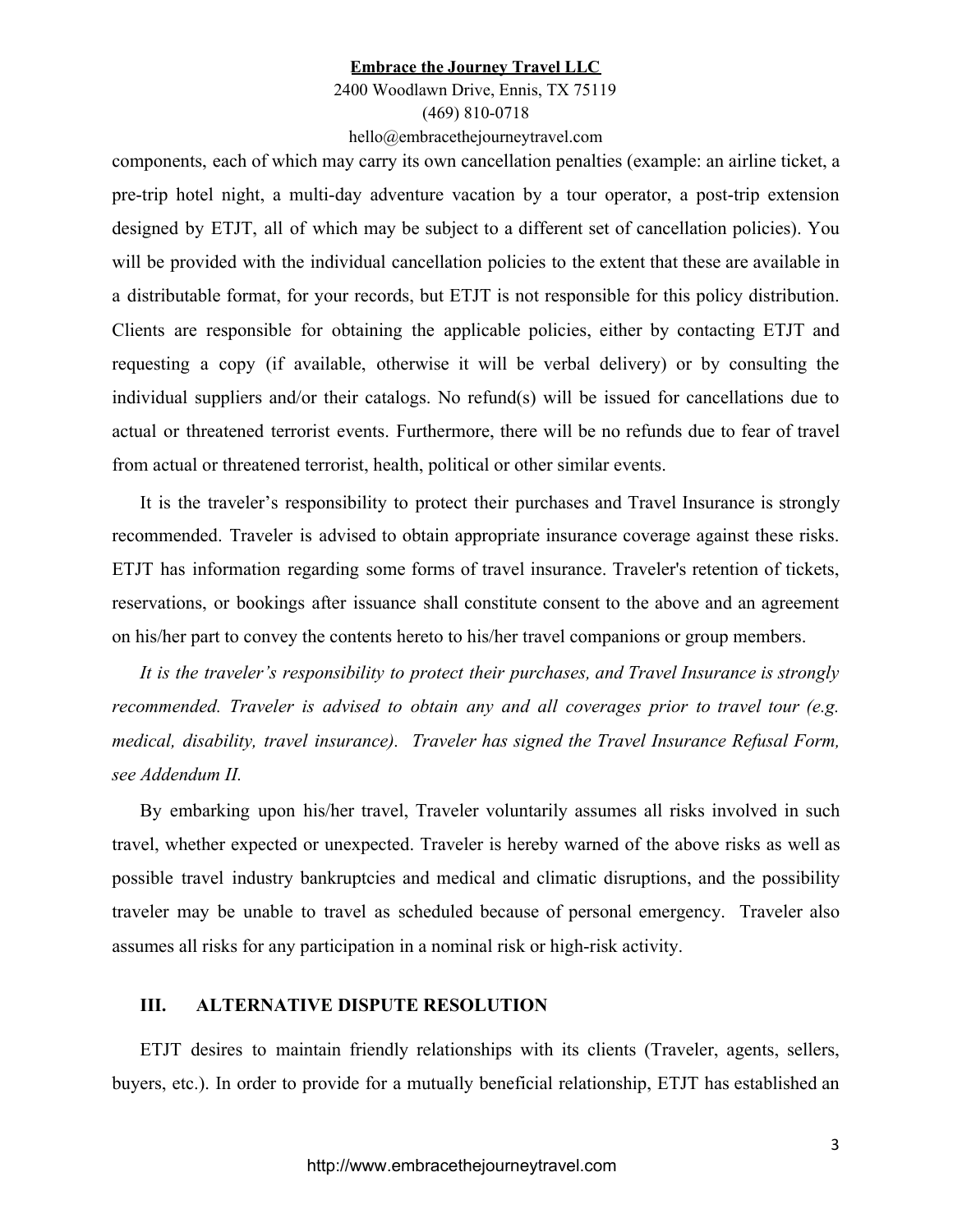2400 Woodlawn Drive, Ennis, TX 75119 (469) 810-0718 hello@embracethejourneytravel.com

alternative mediation program in the event of a misunderstanding or dispute between ETJT and its clients:

If a dispute arises out of or relates to this contract, or breach thereof, and if the dispute cannot be settled through negotiation, the parties agree first to try in good faith to settle the dispute by mediation administered by the *World Travel Dispute Center* under the applicable guidelines as established by International Forum for Travel and Tourism (IFTTA) before resorting to arbitration, litigation, or some other dispute resolution procedure. If mediation is not successful, the parties will settle by binding arbitration administered by the World Travel Dispute Center under the applicable guidelines as established by IFTTA. Judgment on the award rendered by the arbitrator(s), or written agreements of the parties, may be entered in any court having jurisdiction thereof or written agreements of the parties. If litigation is necessary to enforce this agreement, the prevailing party(s) shall receive costs and attorney's fees. In the event that an IFTTA qualified mediator or arbitrator is unavailable, both parties agree to the submission of the dispute to a mutually acceptable dispute resolution service.

The issuance of any tickets, reservations, or bookings by ETJT is done on the express condition that: 1. ETJT shall not be responsible for any changes in fares, rates, charges, or prices initiated by the carrier(s) or supplier(s) of services, and 2. ETJT shall not be responsible for any damages resulting from cancellations, changes, or disruption of any services and/or for refunds of monies already paid or transmitted to any carrier or supplier of services.

Traveler's initial retention of tickets, reservations, or bookings after issuance shall constitute a consent by customer, on his/her behalf and on behalf of his/her companions, to the above.

Nothing agreed to herein by the customer is meant to interfere with customer's legal rights against any carrier(s) or supplier(s) of services.

The payment of the required deposit or any partial or full payment for a reservation on the chosen tour/package shall constitute consent to all provisions of this Terms  $\&$  Conditions statement as well as the provisions listed in the 'General ETJT Trip Reservations and Details' document, as well as in the 'Trip-specific ETJT Policy on Payments, Cancellations & Refunds'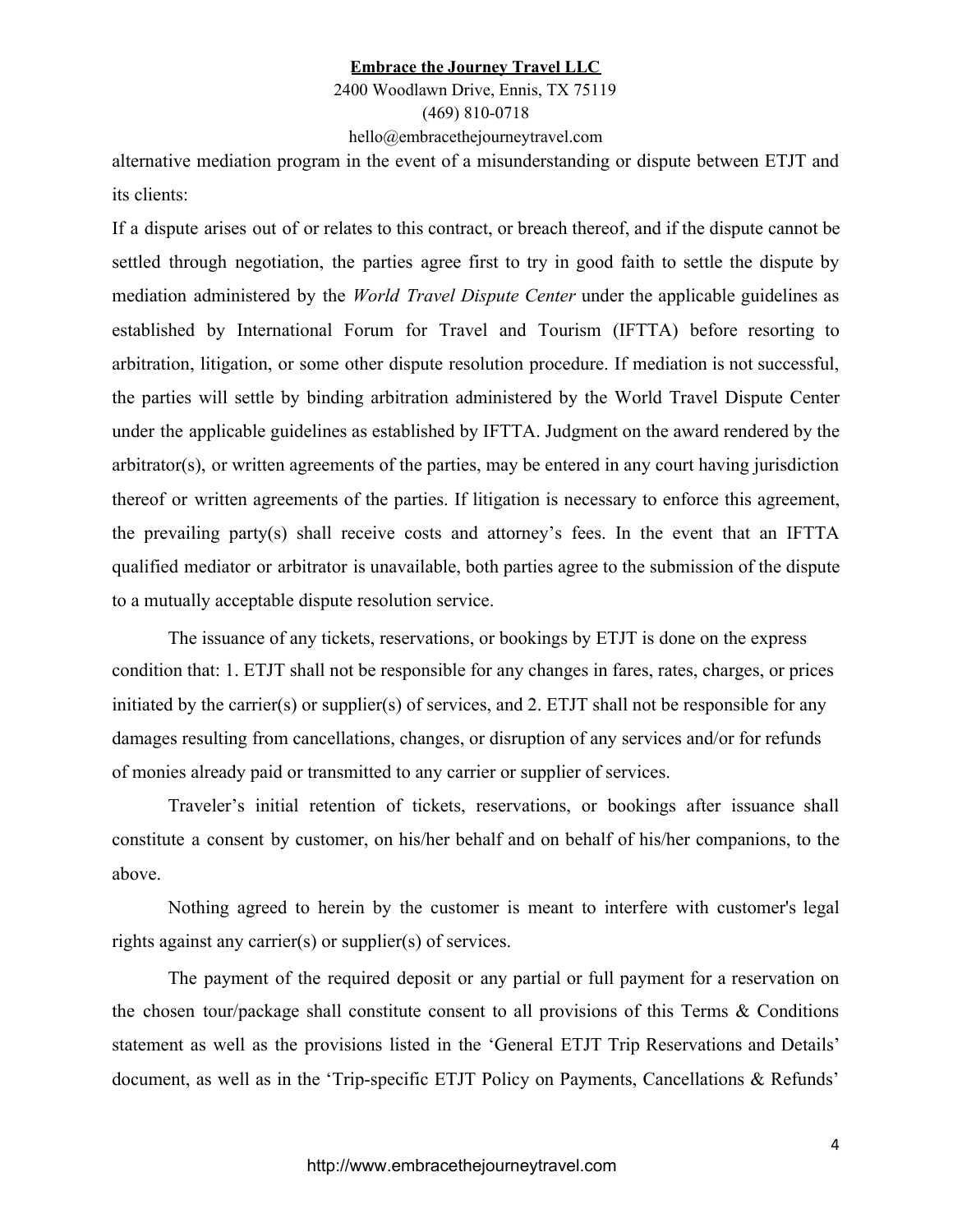2400 Woodlawn Drive, Ennis, TX 75119 (469) 810-0718 hello@embracethejourneytravel.com

document, as well as all provisions contained in any brochures, trip descriptions, and/or itineraries, or other forms of collateral provided to the client in conjunction with a booking. These provisions are hereby incorporated by reference in this Disclosure Notice, and clients are advised to take note of them.

ETJT is acting as a mere agent for suppliers as stated above and its agents, servants, and employees, shall not be responsible for personal injury or property damage, loss or delay, or change of itinerary incurred by any person or tour participant arising out of the act of negligence of any direct or supplemental air carrier or other person or entity engaged in transporting the passenger, hotel or other person rendering any of these services, or accommodations being offered in these tours; nor shall ETJT be responsible for any injuries, death, damages, loss, or delay in any means of transportation or by reason of any event beyond the actual control of *ETJT* or of any agent or supplier or due to force majeure. The right is reserved to decline or accept or to retain any person as a member of a trip; change a trip from 'escorted/guided' by TRAVEL AGENCY*,* to 'partially escorted/guided' by ETJT or by a replacement escort, to 'unescorted' by ETJT or by a replacement escort, should circumstances preclude the designated ETJT escort or replacement escort from accompanying the trip for whatever reason; or to cancel a trip outright due to low passenger sign-up numbers, illness of a service provider, supplier default, or any other circumstances beyond the control of ETJT*.*

If the contract between ETJT and the passenger, on the one hand, and/or the contract between ETJT and the designated carrier, on the other hand, is cancelled by the tour operator for any reason whatsoever, all partial or full payments made for the trip will be refunded in their entirety, without any further obligation on the part of the tour operator.

The right is reserved to substitute hotels of similar category (if available) or change schedules without prior notice should circumstances so demand. In the event of a change in the itinerary necessitated by factors or conditions beyond the actual control of ETJT, no refund can be made nor will credit be allowed or refund given for any services provided in the itinerary should any such services not be utilized by tour members. We reserve the right to alter any itinerary, arrangement(s), or date(s), if it becomes necessary or advisable, and each trip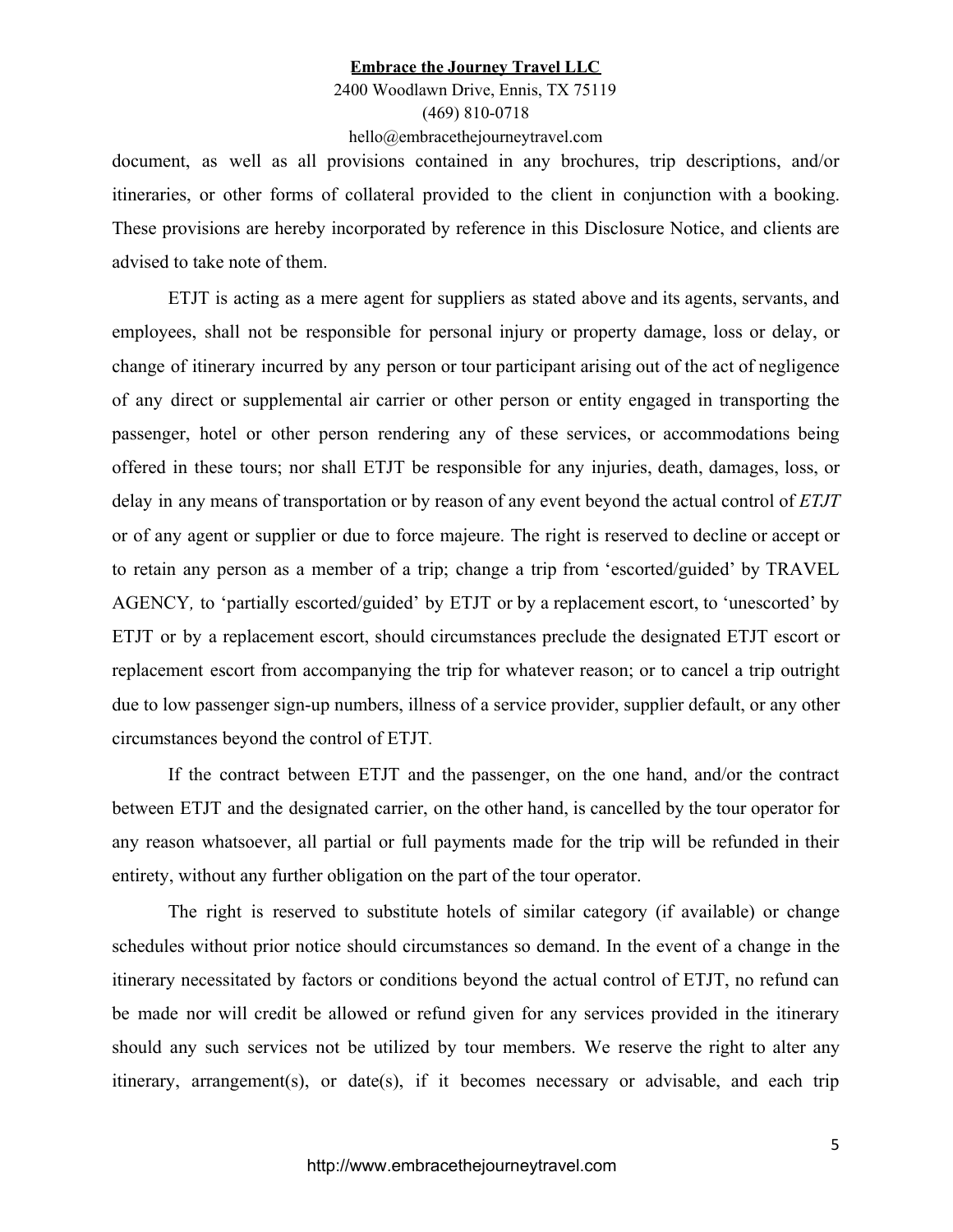# 2400 Woodlawn Drive, Ennis, TX 75119 (469) 810-0718 hello@embracethejourneytravel.com

participant/ agrees to pay additional expenses required by such alternative(s), if any. All prices are subject to change without notice. Availability of refunds for air transportation included in a tour and additional transportation costs for a person who does not utilize an air transportation part of the tour will vary with the type of transportation and the point at which transportation is not used, and shall be made at the sole discretion of ETJT*.* All rates quoted in the description(s)/itinerary(ies)/brochure(s) are based on the current carrier tariffs and current international exchange rates, and are subject to adjustment without prior notification in the event of changes therein, and any increase resulting from such adjustment shall not modify the cancellation provisions in the tour description/itinerary/brochure or the Trip Reservations and Details from accompanying this disclosure notice.

All parties hereby consent to the jurisdiction of all state and federal courts sitting in Ellis County, State of Texas , and agree that venue for any such action shall lie exclusively in such courts without regard to choice of law principles, and agrees that such courts shall be the exclusive forum for any legal actions brought in connection with this Agreement or the relationships among the parties hereto.

# [Signature and Addendum Pages Follow]

Addendum I: TERMS AND CONDITIONS (*See* pg. 10) Addendum II: TRAVELER INSURANCE REFUSAL FORM (*See* pg. 22) Addendum III: HEALTH CARE SURROGATE DESIGNATION (*See* pg. 23)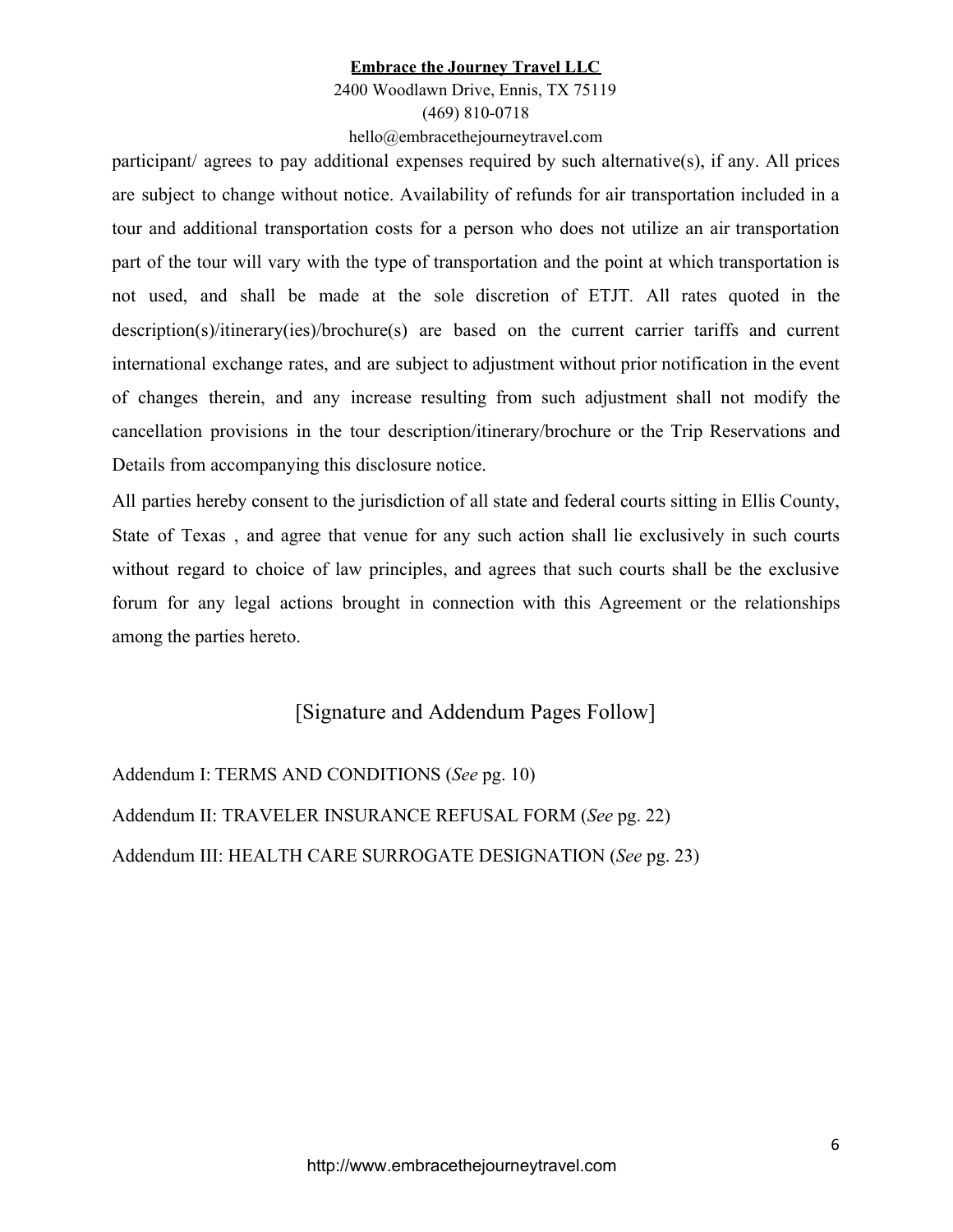2400 Woodlawn Drive, Ennis, TX 75119 (469) 810-0718 hello@embracethejourneytravel.com

I , acknowledge that I have carefully read the above paragraphs as well as the 'Trip Reservations and Details', including the information regarding cancellations and refunds, and by signing below I fully agree to all stated conditions therein. I DO HEREBY EXPRESSLY AGREE TO FOREVER RELEASE, DISCHARGE AND HOLD ETJT and its agents, employees, officers, directors, associates, suppliers, affiliated companies, and subcontractors HARMLESS against any and all liability, actions, causes of action, debts, suits, claims, and demands of any and every kind and nature whatsoever which I now have or which may hereafter arise out of or in connection with my trip or participation in any activities arranged for me by ETJT and its agents, employees, associates, suppliers, affiliated companies, or subcontractors. THE TERMS OF THIS AGREEMENT SHALL SERVE AS A COMPLETE RELEASE AND EXPRESS ASSUMPTION OF RISK for myself, my heirs, assignees, administrators, executors, and all members of my family, including any minors accompanying me. I HAVE READ AND FULLY UNDERSTAND THE PROVISIONS AND THE LEGAL CONSEQUENCES OF THIS RELEASE AND ASSUMPTION OF RISK, AND I HEREBY AGREE TO ALL OF ITS CONDITIONS. I ACKNOWLEDGE THAT ETJTLLC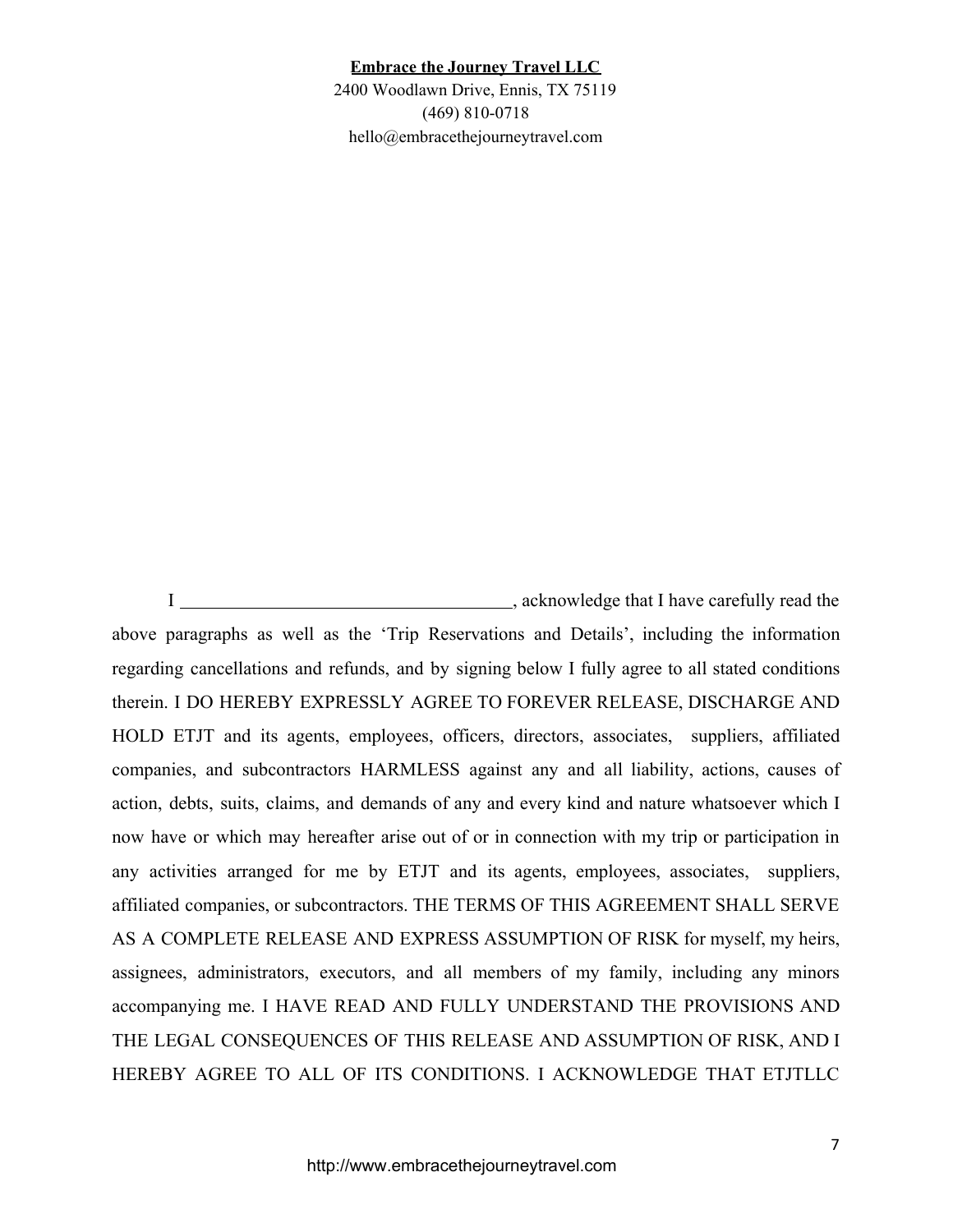2400 Woodlawn Drive, Ennis, TX 75119 (469) 810-0718 hello@embracethejourneytravel.com

HAS RECOMMENDED THAT I HAVE MY ATTORNEY REVIEW THIS RELEASE PRIOR TO MY SIGNING IT. I further agree that any legal dispute involving these travel services is subject to the ALTERNATIVE DISPUTE RESOLUTION CLAUSE herein but that in the event that any legal action shall necessitate the use of a court(s) the action shall be heard only by the courts of *Ellis County, Texas, U.S.A.* I acknowledge that in calculating the cost of the tour or trip, ETJT has relied on my consent to these terms and on their enforceability. In the absence of this Release, the tour/trip cost would have been higher, or, alternatively, ETJT would be unable to offer these services to me. I fully understand that this is a legally binding and enforceable contract and sign it of my own free will.

I agree that if any portion of this agreement is found to be void or unenforceable, the remaining portions shall remain in full force and effect.

| <b>Print Name</b>            |  |
|------------------------------|--|
| <b>Signature of Traveler</b> |  |
| $Date(mm/dd/yy)$ / /         |  |

Parent or Guardian of a Minor: I as a parent or guardian of the below named minor, hereby give my permission for my child or ward to participate in the trip and further agree, individually and on behalf of my child or ward, to the terms above:

| <b>Name of Minor Traveler</b>       |  |
|-------------------------------------|--|
| <b>D.O.B Minor (mm/dd/yy)</b> / /   |  |
| <b>Name of Parent/Guardian</b>      |  |
| <b>Signature of Parent/Guardian</b> |  |
| Date (mm/dd/yy) $\frac{1}{2}$       |  |

Parent or Guardian of a Minor: I as a parent or guardian of the below named minor, hereby give my permission for my child or ward to participate in the trip and further agree, individually and on behalf of my child or ward, to the terms above: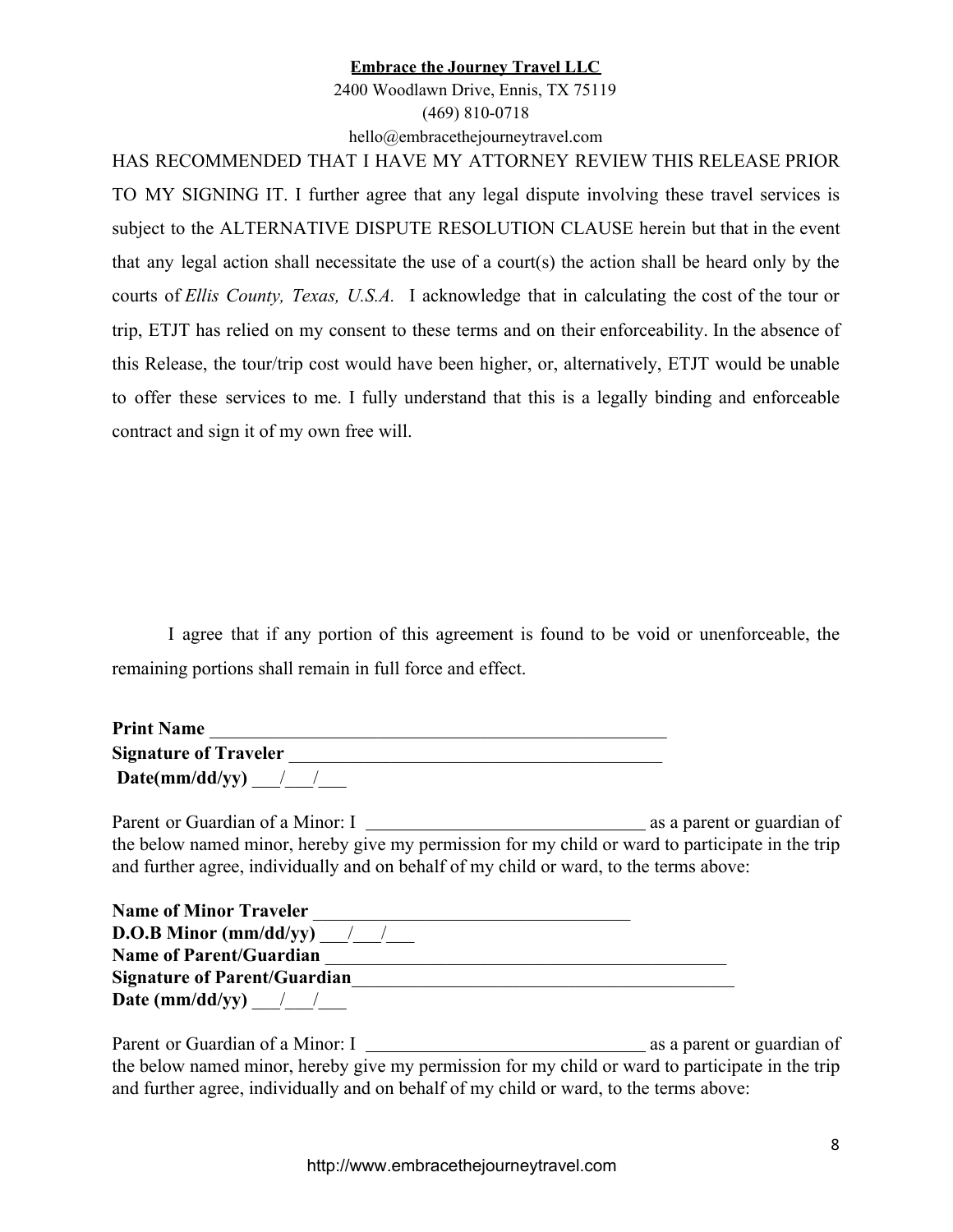2400 Woodlawn Drive, Ennis, TX 75119 (469) 810-0718 hello@embracethejourneytravel.com

| <b>Name of Minor Traveler</b>       |  |
|-------------------------------------|--|
| <b>D.O.B Minor (mm/dd/yy)</b> / /   |  |
| <b>Name of Parent/Guardian</b>      |  |
| <b>Signature of Parent/Guardian</b> |  |
| Date (mm/dd/yy) $\frac{1}{2}$       |  |

## **ETJT TERMS AND CONDITIONS** ADDENDUM I

The following terms and conditions ("Terms and Conditions") apply to all travel and travel related Services offered for sale by Embrace the Journey Travel LLC (the Travel Agency, "ETJT"), and/or its agents, employees, associates, affiliated companies, independent contractors, or subcontractors (hereinafter referred to as "TRAVEL AGENCY", "ETJT", "we," or "us"). TRAVEL AGENCY is incorporated in the State of Texas.

Please read these Terms and Conditions carefully, ask us any questions, and consult your attorney before you agree to be bound by them. Traveler acknowledges that they have taken note of these Terms and Conditions before making a booking and have accepted the same by clicking on the "I Agree" box on the bottom of the submission page via TRAVEL AGENCY's booking page. When Traveler is purchasing a Trip for someone besides themselves, clicking on the "I Agree" box verifies that such Traveler is the designated legal guardian for such person. Traveler has informed all other Travelers in their group of these Terms and Conditions and accepts them on their behalf, warranting that the other Travelers in their group, after consideration and with an opportunity to consult legal counsel, also agree to be bound by these Terms and Conditions. Without this acceptance, the processing of an order or inquiry is not technically possible. Therefore, by placing an order with TRAVEL AGENCY, you, and all Travelers in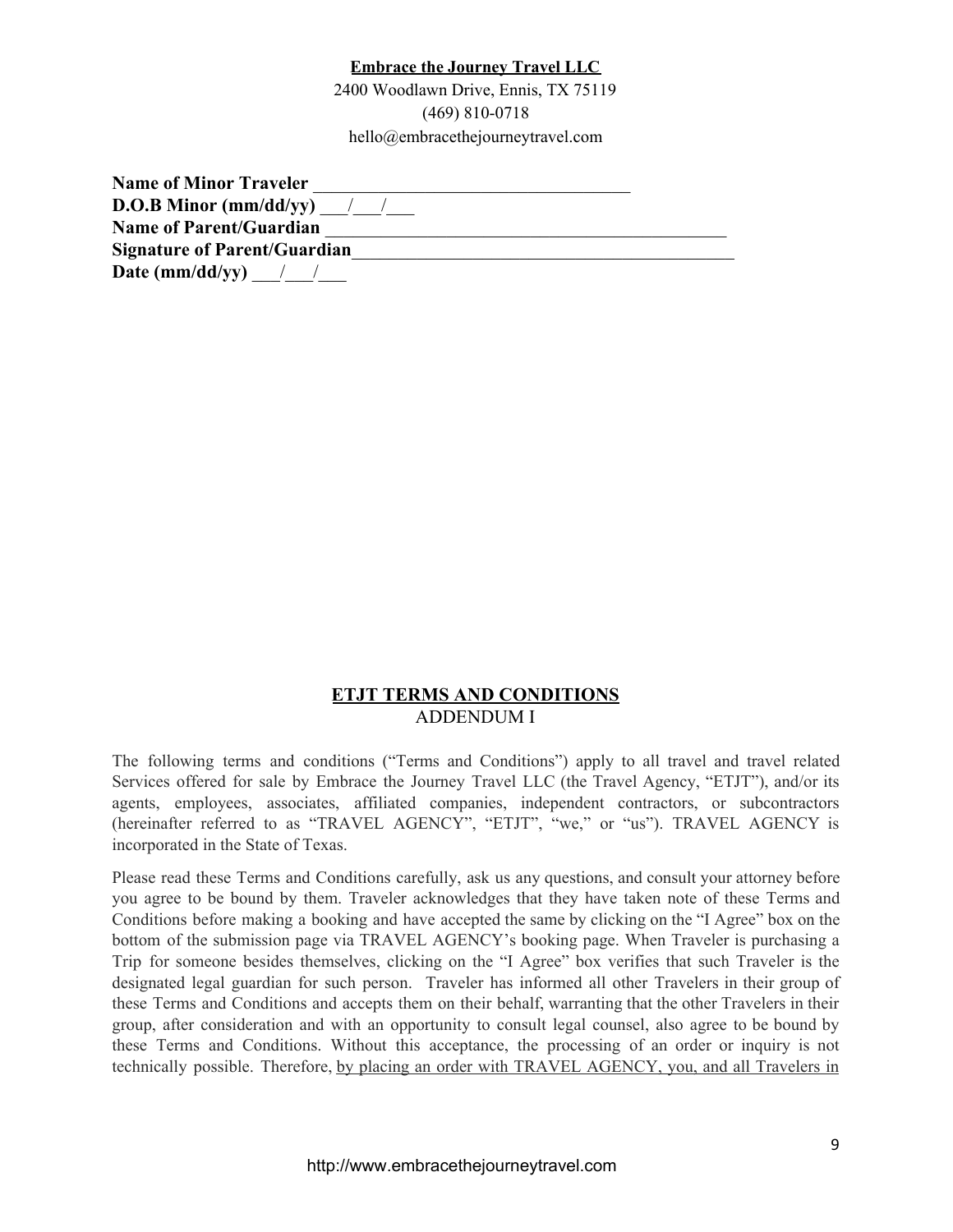## 2400 Woodlawn Drive, Ennis, TX 75119

(469) 810-0718

hello@embracethejourneytravel.com

your group (if applicable), agree to abide by these Terms and Conditions without reservation and to be bound by the limitations herein.

The terms "Service" or "Services" as used in these Terms and Conditions encompass: travel planning and consultation, charter or other airfare, passage on cruises, charters, river boats, yachts, and other water vessels, ground transportation, concierge services, hotel rooms, resorts, camps, or other lodgings, tours, car rentals, leisure or adventure activities, equipment rentals, expeditions, and any other travel or travel related products offered, sold, recommended, or provided by TRAVEL AGENCY. The term "Trip" is defined as any Service, or package of Services, offered. "Supplier" or "Vendor" refers to any provider of the Services we offer. "Itinerary" refers to the particularized schedule for a Trip. References herein to "Traveler," "you," or "your" shall apply to each and any of the following: a party participating in an offered Trip and/or the party who purchases, or attempts to purchase, a Trip for themselves and/or others.

**All bookings of Trips are also subject to the Terms and Conditions of the Supplier of the Service incorporated in TRAVEL AGENCY Trip**. By placing an order with TRAVEL AGENCY, you agree to abide by all the Terms and Conditions of the applicable Suppliers without reservation, and to be bound by the limitations therein. If the Supplier's Terms and Conditions are ever in conflict with the Terms and Conditions of TRAVEL AGENCY, TRAVEL AGENCY's will control all issues relating to the liabilities and responsibilities of TRAVEL AGENCY.

#### **Table of Contents**

- 1. Eligibility
- 2. Modification of Our Terms and Conditions
- 3. Payments
- 4. Custom Travel Planning Fees
- 5. Prices
- 6. Cancellations and Alterations Policies
- 7. Issuing Travel Documents
- 8. Insurance
- 9. Passports, Visas, Health Requirements, and Travel Risks
- 10. Accommodations
- 11. Notices
- 12. Seller of Travel Disclosures
- 13. Local Customs and Laws
- 14. Legal Compliance and Proper Conduct
- 15. Marketing Materials
- 16. Limitation of Liability
- 17. Disclaimer of Warranties
- 18. Indemnification and Release
- 19. Force Majeure
- 20. Special Rules regarding Air Transport
- 21. Representations and Warranties
- 22. Medical and Physical Conditions; Medical Emergencies
- 23. Disputes: Governing Law, Jurisdiction, etc.
- 24. Attorney's Fees, Costs, and Expenses
- 25. Assignment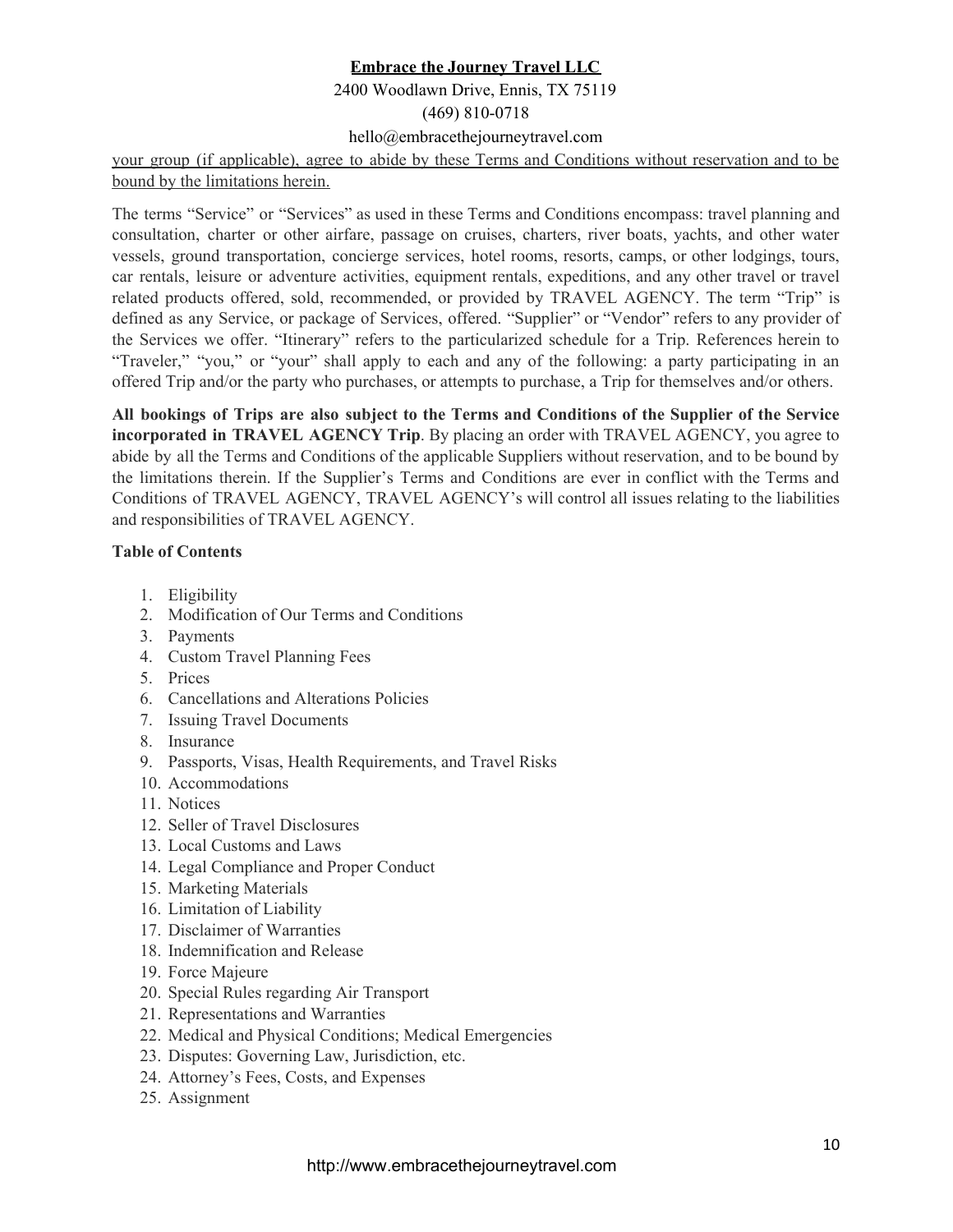### 2400 Woodlawn Drive, Ennis, TX 75119 (469) 810-0718

### hello@embracethejourneytravel.com

- 26. Severability and Survivability
- 27. Entire Agreement, Waiver, Etc.
- 28. Registrations
- 1. **Eligibility -** The Services offered by ETJT are available for purchase by residents of the United States while in the United States, its territories, possessions, and protectorates, who have all the requisite power and authority to enter into and perform the obligations under these Terms and Conditions. Travelers must be over the age of 18 to purchase a ETJT Trip.
- 2. **Modification of Our Terms and Conditions -** Our Terms and Conditions may be amended or modified by us at any time, without notice, on the understanding that such changes will not apply to Trips booked prior to the amendment or modification. It is therefore essential that you consult and accept our Terms and Conditions at the time of making a booking, particularly in order to determine which provisions are in operation at that time in case they have changed since the last time you placed an order with ETJT or reviewed our Terms and Conditions.
- 3. **Payments -** I understand if I have an unpaid balance to ETJT and do not make satisfactory payment arrangements, my account may be placed with an external collection agency. I will be responsible for reimbursement of any fees from the collection agency, including all costs and expenses incurred collecting my account, and possibly including reasonable attorney's fees if so incurred during collection efforts.
- In order for ETJT or their designated external collection agency to service my account, and where not prohibited by applicable law, I agree that ETJT and the designated external collection agency are authorized to (i) contact me by telephone at the telephone number(s) I am providing, including wireless telephone numbers, which could result in charges to me, (ii) contact me by sending text messages (message and data rates may apply) or emails, using any email address I provide and (iii) methods of contact may include using pre-recorded/artificial voice message and/or use of an automatic dialing device, as applicable.

ETJT accepts payments by:

- a. International credit cards including American Express, Visa and MasterCard.
- Please note that some Suppliers will not allow travel agencies to pay on your behalf, but require payment directly from you. In such case, your credit card number will be required for purchases from such Suppliers. We cannot guarantee that you will be eligible for any "points" or rewards benefits from any credit card, airline, or hotel rewards program for travel booked by ETJT on your behalf.
	- 4. **Prices. Our prices are contractual tariffs -** No claim relating to the price of a Trip will be considered once the reservation is effective. Unless otherwise stated in the description of the offer, the following will NOT be included as part of the advertised price:
		- a. items of a personal nature such as incidentals and laundry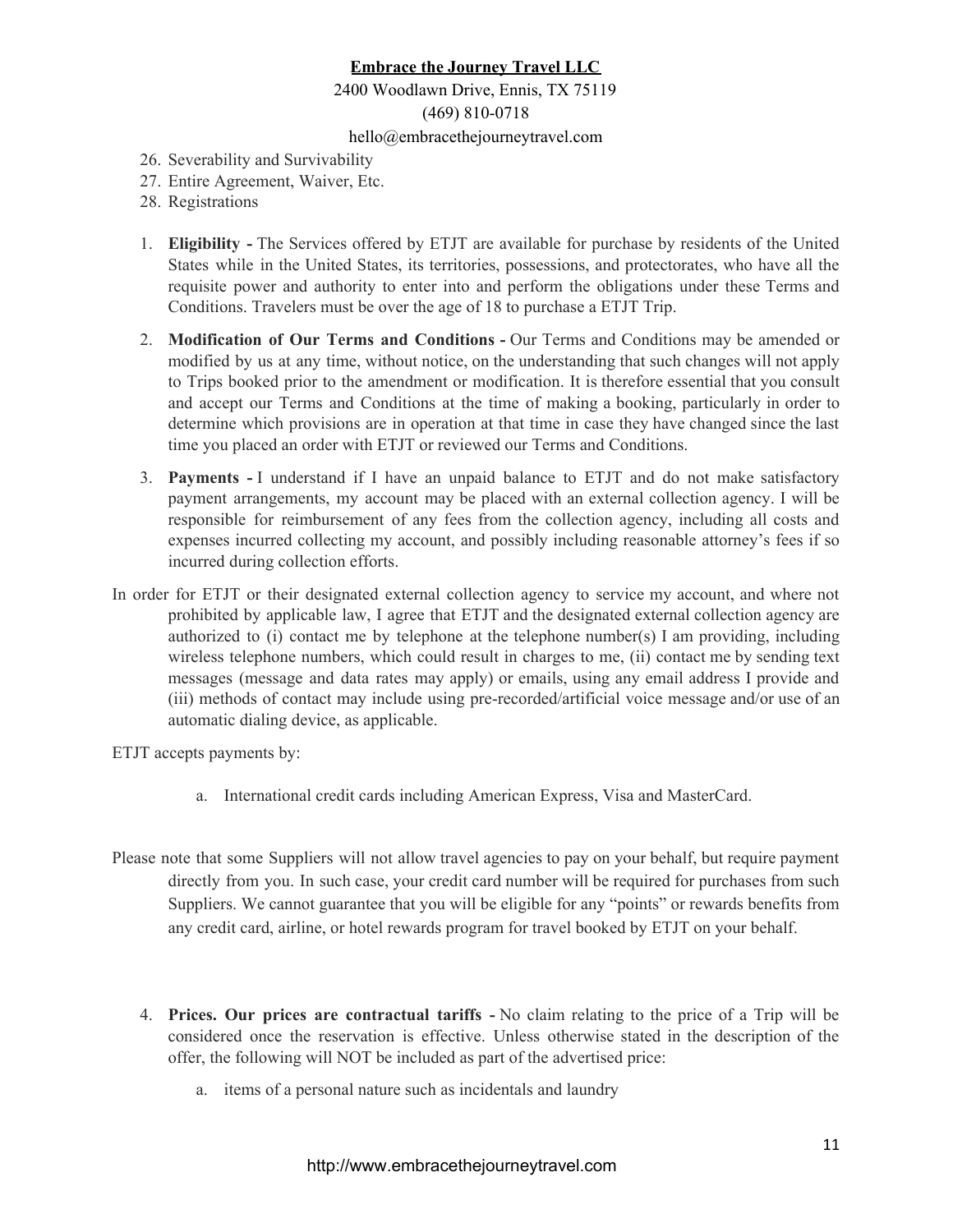#### 2400 Woodlawn Drive, Ennis, TX 75119

### (469) 810-0718

#### hello@embracethejourneytravel.com

- b. excess baggage charges
- c. port charges
- d. foreign government departure taxes
- e. costs of Passports or Visas
- f. inspection fees
- g. customs fees
- h. immigration and naturalization fees
- i. service fees
- j. single room supplement
- k. travel insurance including health, accidents, lost baggage and trip cancellation
- l. airport parking
- m. tips and gratuities
- n. any other activities or items not explicitly advertised as included in the price of a Trip in the description of the offered Trip
- Notice: We endeavor to secure the lowest possible fares, suitable for your travel requirements, based on space available at the time of booking, accessible sources of information, and knowledge of the agents involved. We cannot guarantee that the price of your travel will be the lowest possible rate obtainable.
	- 5. **Cancellations and Alterations Policies - Important:** All bookings of airline tickets, and vacation packages are **non-refundable generally unless specifically described otherwise**. Any alteration, transfer, or cancellation relating to airfare, or dynamic packages (flight + hotel) which affect the booked flight(s), will involve charges up to the price of the air tickets bought including, without limitation, all fees, taxes, and charges. All cancellations must be done over the phone only. We can accept refund requests only if the following conditions have been met:
		- i. If, and only to the extent that, the Suppliers provide for and allow cancellations and refunds.
		- ii. It is not a "no show" situation (most "no show" bookings are ineligible for any waiver from Suppliers for refund processing).
		- iii. We are able to receive waivers from Suppliers to process the requested cancellation and refund.
- All refund requests are processed in a set format. Once your cancellation request has been submitted to us, you will get an email notification acknowledging your request. This acknowledgement does not automatically qualify you for a refund. Based upon the fare rule we work with the airline or other involved Suppliers to generate a waiver and process the refund if fare rules allow. Cancellation vary as per fare rules. Refunds may take up to 4-6 business weeks to process.
- **CHANGES AFTER PURCHASE:** All changes made to the booking after purchase are restricted and are strictly subject to the airline fare rules. Flight dates and times are changeable subject to availability and upon payment of a change fee per person, plus any additional cost between the original total price paid and the lowest total price available for the new flight at the time the change is made. Any confirmation made beyond the time frame allowed may result in additional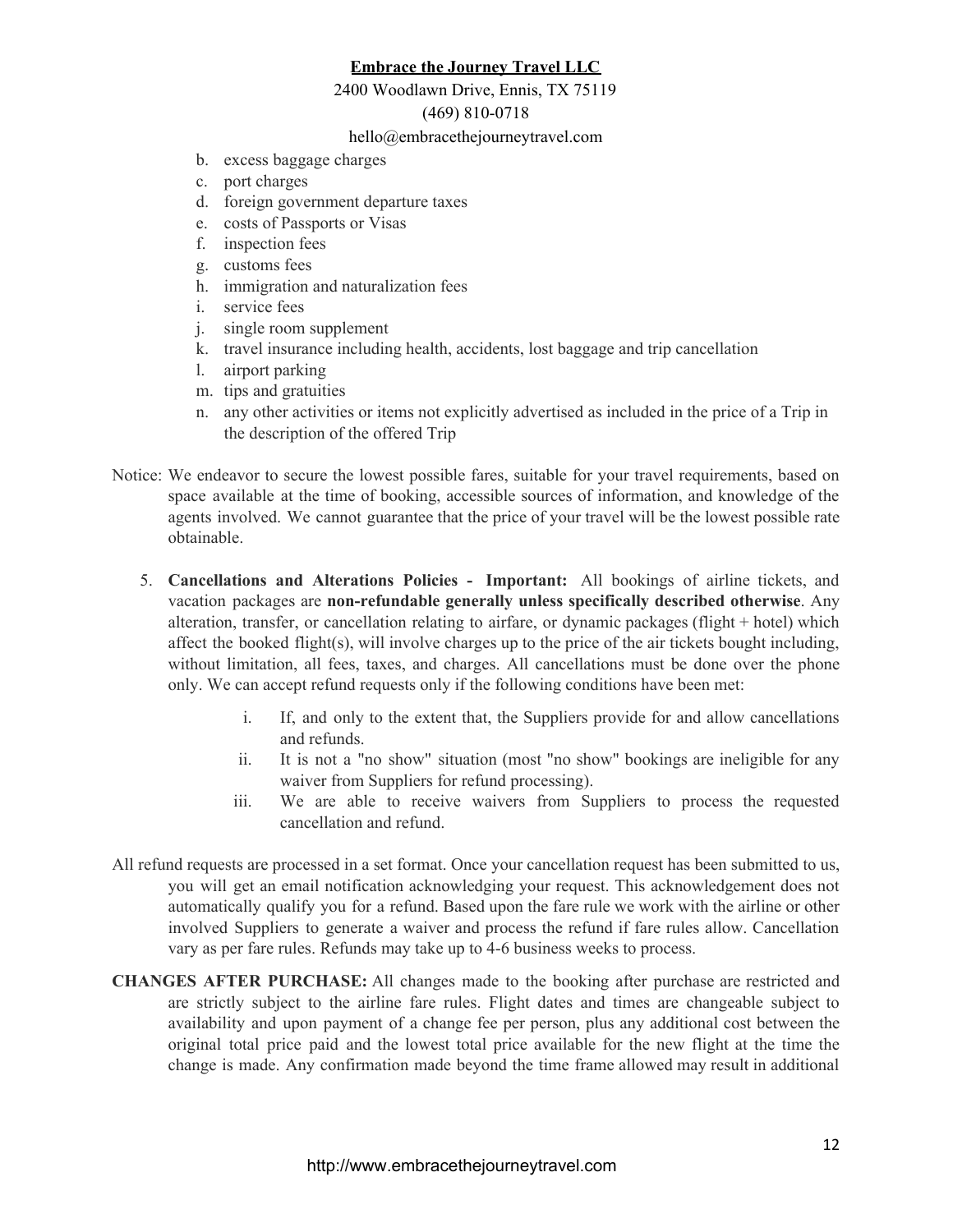# 2400 Woodlawn Drive, Ennis, TX 75119

# (469) 810-0718

#### hello@embracethejourneytravel.com

costs, of which you will be informed by e-mail. It is essential that you return the confirmation document, otherwise your initial reservation will stand.

- Any cancellation or alteration of your booking may result in costs that will be billed by our Suppliers, and our administrative costs may be added to these. In the event of an alteration, these costs will be billed to you. In the event of cancellation, these costs are deducted from the refund payable to you as per this agreement.
- The cancellation of your booking for whatever reason does not exempt you from paying all the sums that you owe to TRAVEL AGENCY. Any interrupted or shortened stay, or any Service not actually used by you, for whatever reason (in particular in the event that you fail to arrive in time to enjoy the Services) does not entitle you to a refund.
- As a general rule of alterations, whatever their nature, are treated as a cancellation followed by a new booking, involving the relevant cancellation charges. These charges will be added to any costs charged by the Supplier, of which you will be informed before the alteration is made.

### *\*California and Illinois Residents only:*

- Upon cancellation of the transportation or travel services, where the Traveler is not at fault and has not canceled in violation of any terms and conditions previously clearly and conspicuously disclosed and agreed to by the Traveler, all sums paid to the seller of travel for services not provided will be promptly paid to the Traveler, unless the Traveler advises the seller of travel in writing, after cancellation. In California, this provision does not apply where the seller of travel has remitted the payment to another registered wholesale seller of travel or a carrier, without obtaining a refund, and where the wholesaler or provider defaults in providing the agreed-upon transportation or service. In this situation, the seller of travel must provide the Traveler with a written statement accompanied by bank records establishing the disbursement of the payment, and if disbursed to a wholesale seller of travel, proof of current registration of that wholesaler.
	- 6. **Issuing Travel Documents -** The method for issuing travel documents and/or tickets depends on the time available between the date of issue of tickets and your date of departure, and/or the type of Service. We have an eco-friendly philosophy and our general practice is to send documents to our customers electronically whenever possible. We reserve the right to charge an administration fee should you make a request for such documents to be sent as a hard copy.
- If a Traveler provides incorrect information, ETJT does not assume any liability if the Trip is adversely affected or made impossible by the non-receipt of travel documents.

Travel documents will only be sent to the purchasing Traveler who places the order and personally agrees to these Terms and Conditions.

7. **Insurance –** ETJT strongly recommends that all Travelers purchase some form of Travel, Cancellation, Lost Baggage and/or Medical Emergency Insurance for all Trips. While we can refer you to an insurance company, Traveler acknowledges that it is Traveler's responsibility to understand the limitations of their insurance coverage and purchase additional insurance as needed. It is the Traveler's sole responsibility to research, evaluate and purchase appropriate coverage. Traveler agrees that ETJT is not responsible for any uninsured losses.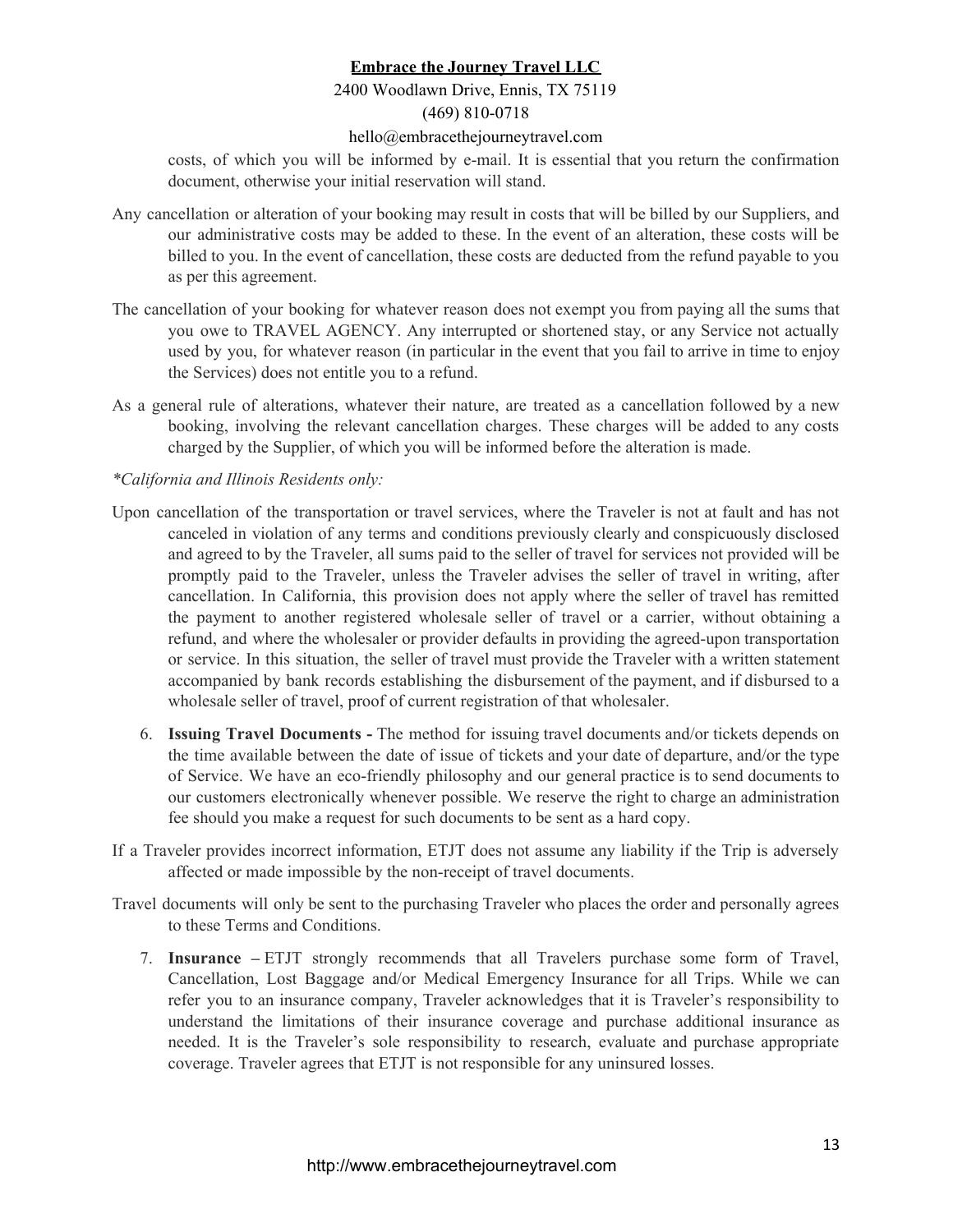# 2400 Woodlawn Drive, Ennis, TX 75119 (469) 810-0718

#### hello@embracethejourneytravel.com

- 8. **Passports, Visas, Health Requirements, and Travel Risks -** It is Traveler's responsibility to verify they have all the necessary visas, passport, and vaccinations prior to travel. A full and valid passport is required for all persons traveling to any of the destinations outside the U.S. that we feature . You must obtain and have possession of a valid passport, all visas, permits and certificates, and vaccination certificates required for your entire Trip.
- Most out of international Trips require a passport valid until at least six (6) months beyond the scheduled end of your Itinerary. Non-U.S. citizens should contact the appropriate consular office for any requirements pertaining to their Trip.
- If you try to enter a country where visa is required, and you do not have the visa, it is possible that you will be imprisoned until there is an available flight to return you to your point of origin.
- Some countries require you to be in possession of a return ticket or exit ticket and have sufficient funds, etc. Similarly, certain countries require that the Traveler produce evidence of insurance/repatriation coverage before it will issue a visa.
- You must carefully observe all applicable formalities and ensure that the surnames and forenames used for all passengers when making a booking and appearing in your travel documents (booking forms, travel tickets, vouchers, etc.), correspond exactly with those appearing on your passport, visas, etc.
- Further information on entry requirements can be obtained from the State Department, by phone (202) 647-5335 or access online at www.//travel.state.gov/travel or directly from the destination country's website.
- Immunization requirements vary from country to country and even region to region. Up-to date information should be obtained from your local health department and consulate. You assume complete and full responsibility for, and hereby release ETJT from, any duty of checking and verifying vaccination or other entry requirements of each destination, as well as all safety and security conditions of such destinations during the length of the proposed travel or extensions expected or unexpected. For State Department information about conditions abroad that may affect travel safety and security, go to [//travel.state.gov/travel/travel\\_1744.html,](https://travel.state.gov/travel/travel_1744.html) or contact them by phone at (202) 647-5335. For foreign health requirements and dangers, contact the U.S. Centers for Disease Control (CDC) at (404) 332-4559, use their fax information service at (404) 332-4565, or go to *[//wwwnc.cdc.gov/travel/.](https://wwwnc.cdc.gov/travel/)* Please also contact your personal physician if you have any additional medical concerns prior to your travel.
- It is your responsibility to ensure that you hold the correct, valid documents for the countries you are visiting and have obtained the necessary vaccinations, clearance to travel, and hold the necessary confirmations for medications required as we cannot be held liable for any illness, delays, compensation, claims and costs resulting from your failure to meet these requirements.
- WE CANNOT ACCEPT RESPONSIBILITY IF YOU ARE REFUSED PASSAGE ON ANY AIRLINE, CRUISE, TRANSPORT OR ENTRY INTO ANY COUNTRY DUE TO THE FAILURE ON YOUR PART TO CARRY OR OBTAIN THE CORRECT DOCUMENTATION. IF FAILURE TO DO SO RESULTS IN FINES, SURCHARGES, CLAIMS, FINANCIAL DEMANDS OR OTHER FINANCIAL PENALTIES BEING IMPOSED ON US, YOU WILL BE RESPONSIBLE FOR INDEMNIFYING AND REIMBURSING US ACCORDINGLY.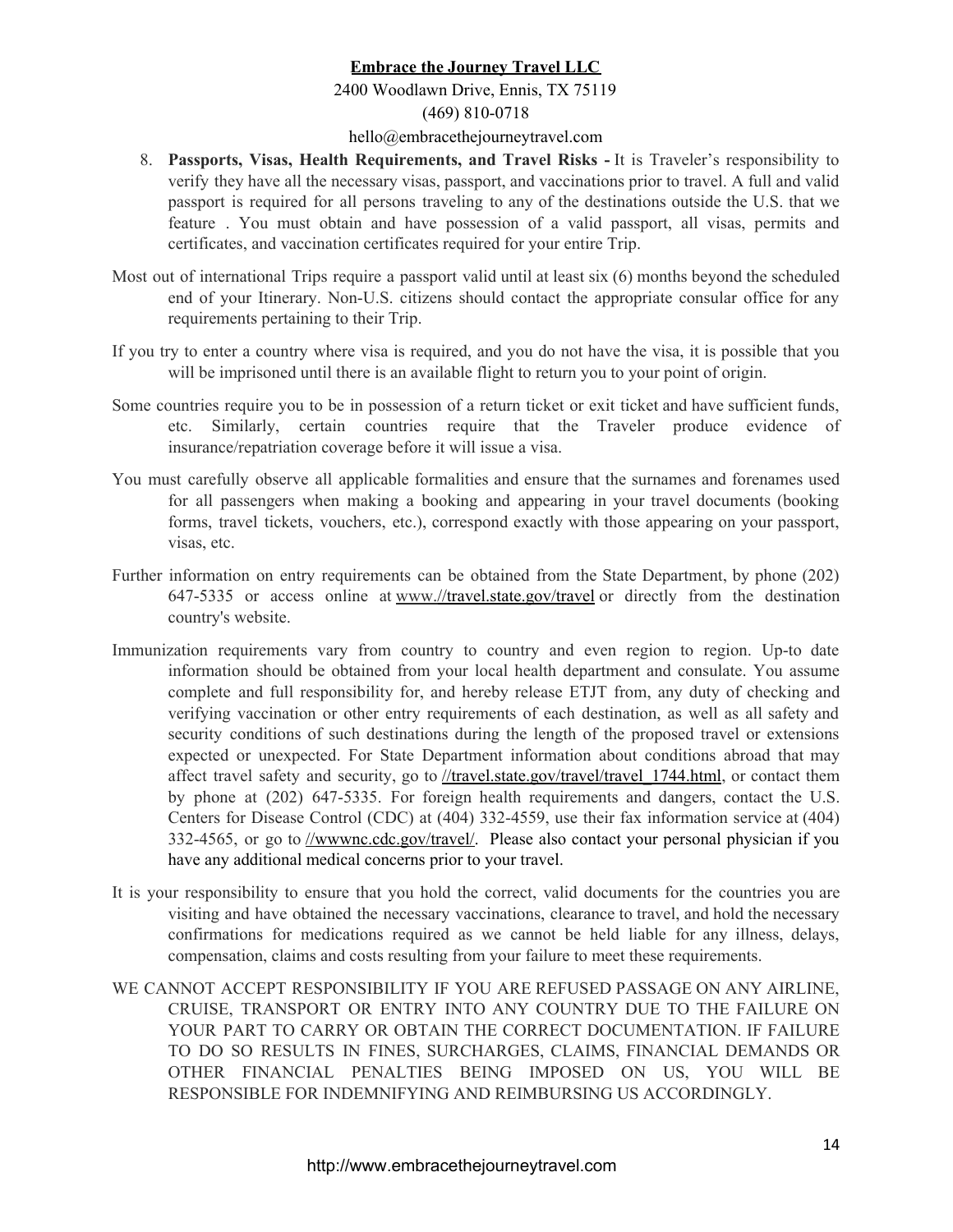# 2400 Woodlawn Drive, Ennis, TX 75119

### (469) 810-0718

#### hello@embracethejourneytravel.com

- Although most travel to participating destinations is completed without incident, travel to certain areas may involve greater risk than others. You assume sole responsibility for your own safety at any destination traveled to. ETJT does not guarantee your safety at any time, and assumes no responsibility for gathering and/or disseminating information for you relating to risks associated with your destinations. BY OFFERING OR FACILITATING TRAVEL TO CERTAIN DESTINATIONS, WE DO NOT REPRESENT OR WARRANT THAT TRAVEL TO SUCH POINTS IS ADVISABLE OR WITHOUT RISK, AND WE SHALL NOT BE LIABLE FOR DAMAGES OR LOSSES THAT MAY RESULT FROM TRAVEL TO SUCH DESTINATIONS.
	- 9. **Accommodations -** "Accommodations" are any lodgings in a dwelling or similar living quarters afforded to Travelers including, but not limited to, hotels, quarters in ships and charters, campgrounds, motels, and resorts. ETJT provides the accommodations for its Trips through third-party Vendors and retains no ownership or management interest in those Accommodations. ETJT does not guarantee the location or the amenities of the Accommodations nor the performance of the third-party Vendors. If any issues arise, please contact the owner/operators of the respective Accommodations directly.
- Prices of Accommodations are based on double occupancy unless described otherwise. If you prefer single Accommodations, some Accommodations require you to pay a single supplement fee which can vary depending on the Accommodation. Please contact us for specifics on the single supplement fees for each Trip.
	- 10. **Notices -** Any notices required or permitted hereunder shall be given via email: **[Hello@embracethejourneytravel.com](mailto:Hello@embracethejourneytravel.com)**

#### 11. **Seller of Travel Disclosures -**

- This transaction is covered by the TCRF if the seller of travel was registered and participating in the TCRF at the time of sale and the passenger is located in *Florida, Iowa, and Washington* at the time of payment. Eligible passengers may file a claim with TCRF if the passenger is owed a refund of more than \$300 for transportation or travel Services which the seller of travel failed to forward to a proper provider or such money was not refunded to you when required. The maximum amount which may be paid by the TCRF to any one passenger is the total amount paid on behalf of the passenger to the seller of travel, not to exceed \$15,000. A claim must be submitted to the TCRF within 12 months after the scheduled completion date of the travel. A claim must include sufficient documentation to prove your claim and a \$35 processing fee. Claimants must agree to waive their right to other civil remedies against a registered participating seller of travel for matters arising out of a sale for which you file a TCRF claim. You may request a claim form by writing to: Travel Consumer Restitution Corporation; P.O. Box 6001; Larkspur, CA 94977-6001; or by visiting TCRC's website at: [www.tcrcinfo.org.](http://www.tcrcinfo.org/)
- If Traveler is purchasing from outside of California, this transaction is not covered by the California Travel Consumer Restitution Fund.
	- 12. **Local Customs and Laws -** Some Travelers will be traveling to foreign countries, with different customs, standards, laws and risks than those Travelers are accustomed to. Traveler understands that he or she must be prepared to cope with the unexpected, with local customs and shortages, with the vagaries of weather, travel and mankind in general. As such, Traveler acknowledges and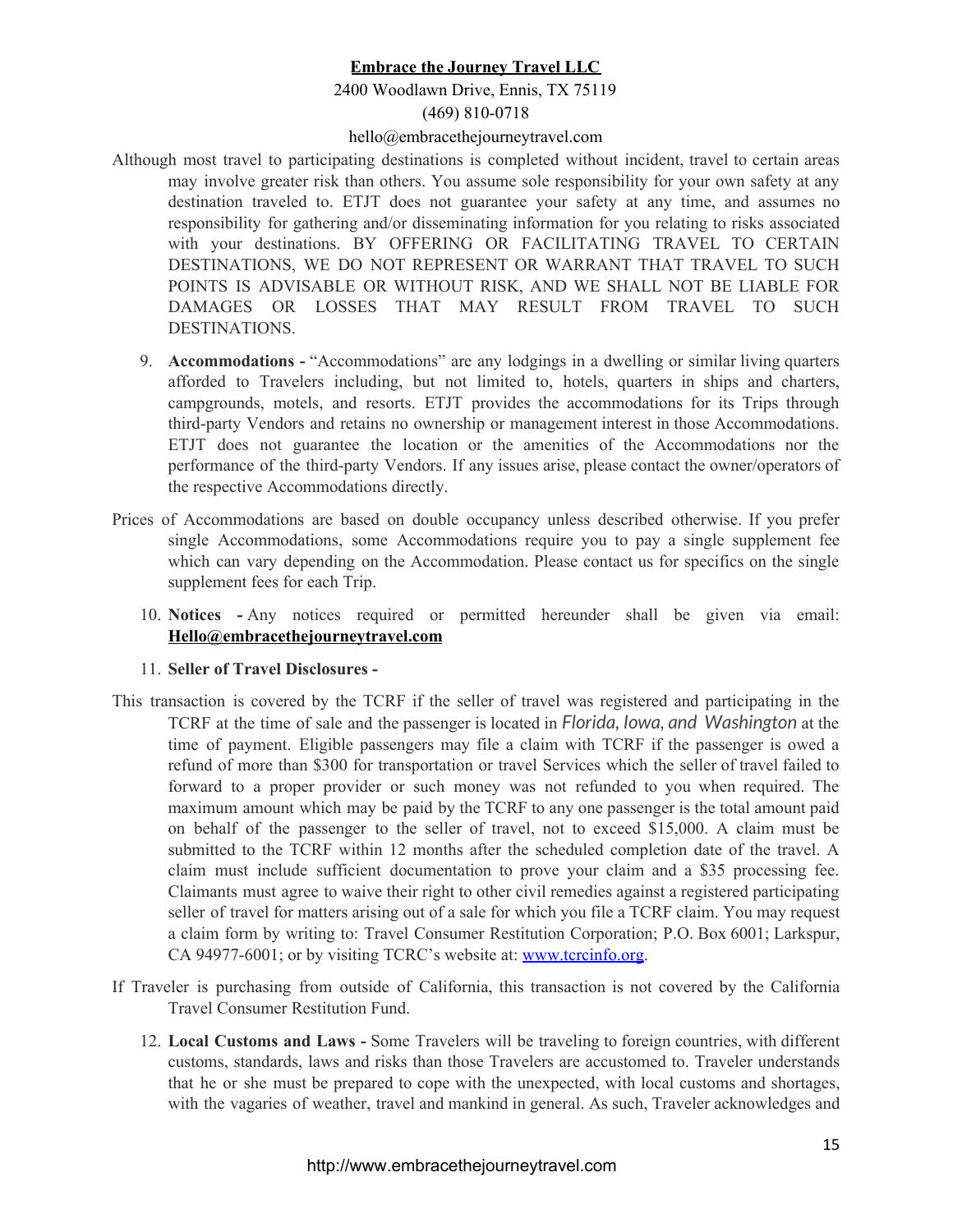#### 2400 Woodlawn Drive, Ennis, TX 75119 (469) 810-0718

#### hello@embracethejourneytravel.com

accepts the risks associated with travel in a foreign country and agrees to release and hold ETJT harmless for any such problems experienced while participating in their Trip.

- All Travelers must obey the local laws and regulations of the countries they visit on their Trip. ETJT is not liable or responsible for any damages, costs and/or added expenses incurred as a result of Traveler's failure to obey any local, provincial or federal laws, which may include arrest or detention.
	- 13. **Legal Compliance and Proper Conduct -** Traveler understands that their participation in a Trip may be terminated if Traveler is disciplined by any civil or criminal authorities, charter operator. In this event, Traveler is responsible for arranging and paying for substitute travel and Accommodations.
	- 14. **Marketing Materials –** ETJT endeavors to illustrate the Services it offers using photographs or illustrations that provide a realistic representation of the Services offered. However, please note that photographs and illustrations appearing in descriptions are for illustrative purposes only. They are binding on ETJT only to the extent that they illustrate the type or standard of such Services, and are not contractual nor are they to be construed as guarantees of the conditions of the places or Accommodations pictured at the time of your Trip.
- The travel information that we provide you on our site and in newsletters, brochures and the like about options for Accommodations, excursions, restaurants, bars/clubs, etc. comes from a variety of sources, including information published by the establishments themselves, by other travel guides, and by on-line research, and is believed to be accurate. Nonetheless, some of the information could not be independently verified and may be inaccurate and not up to date. You should not view the information as recommendations, and should do your own investigation to confirm that the business/site in question is still operational and suits your needs.
- ETJT may occasionally use statements made by its Travelers and/or their photographs, images, or other likenesses, in various marketing materials, on our website, or at promotional events. Traveler fully consents to such use of Traveler's statements and/or their photographs, images, or other likenesses, for marketing or promotional purposes without the payment of any compensation to Traveler and grants ETJT a non-revocable license for said use.
	- 15. **Limitation of Liability -** IN NO EVENT SHALL ETJT BE LIABLE FOR ANY CONSEQUENTIAL, INDIRECT, EXEMPLARY, SPECIAL, INCIDENTAL OR PUNITIVE DAMAGES OF ANY KIND, INCLUDING WITHOUT LIMITATION, DAMAGES FOR ANY LOSS OF OPPORTUNITY OR OTHER PECUNIARY LOSS, EVEN IF ETJTHAS BEEN ADVISED OF THE POSSIBILITY OR PROBABILITY OF SUCH DAMAGES OR LOSSES, WHETHER SUCH LIABILITY IS BASED UPON CONTRACT, TORT, NEGLIGENCE OR OTHER LEGAL THEORY. IN NO EVENT SHALL TRAVEL AGENCY'S TOTAL AGGREGATE LIABILITY TO THE TRAVELER FOR CLAIMS ARISING UNDER THIS AGREEMENT EXCEED THE TOTAL AMOUNTS PAID BY THE TRAVELER TO ETJTUNDER THIS AGREEMENT.
- ETJT IS ACTING AS A MERE AGENT FOR ALL SUPPLIERS OF SERVICES AND ACCOMMODATIONS ADVERTISED AND/OR SOLD BY US. ALL SUPPLIERS OF SERVICES AND ACCOMMODATIONS ADVERTISED AND/OR SOLD BY ETJTARE THIRD PARTY VENDORS AND ETJTRETAINS NO OWNERSHIP INTEREST,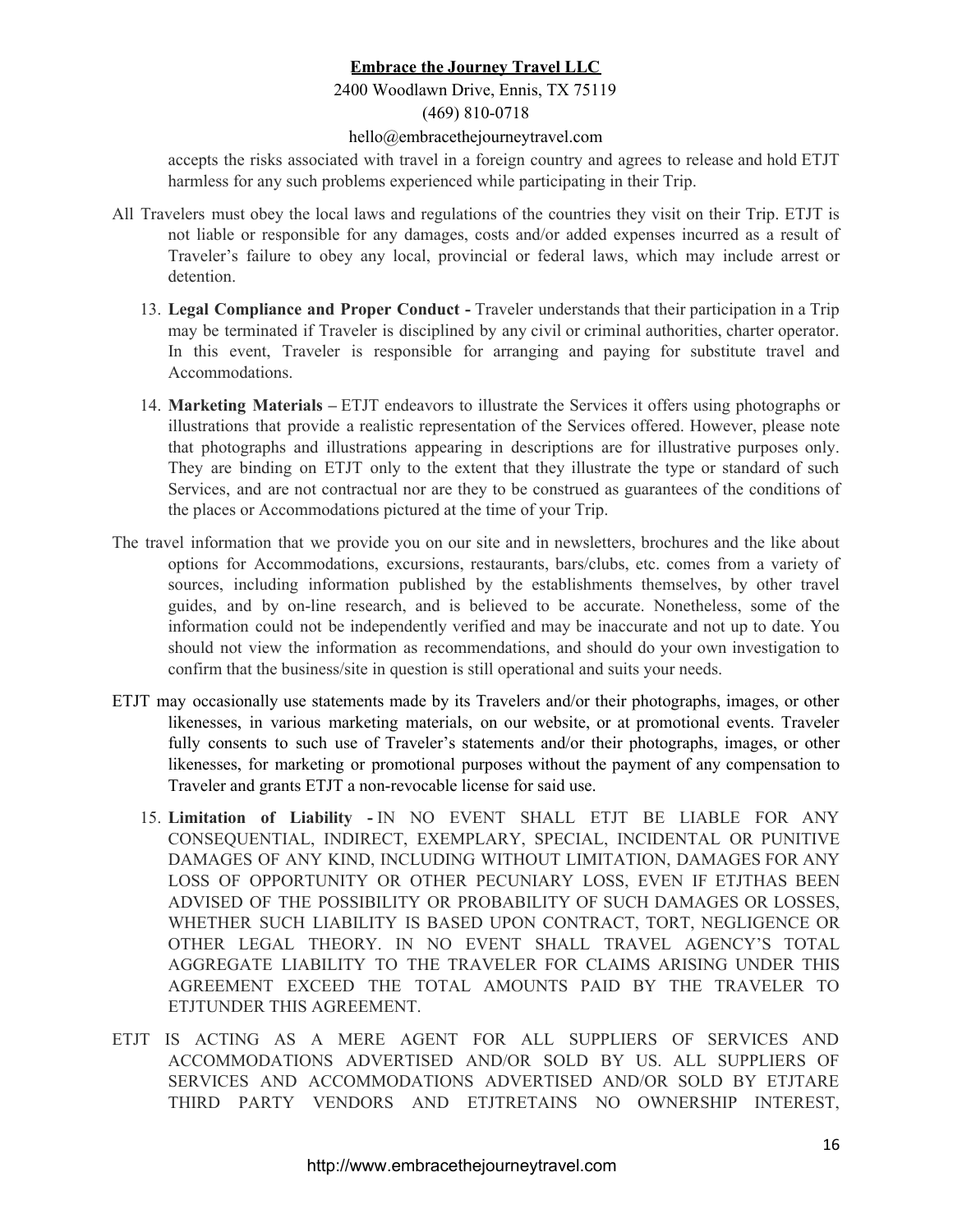# 2400 Woodlawn Drive, Ennis, TX 75119 (469) 810-0718

#### hello@embracethejourneytravel.com

MANAGEMENT, OR CONTROL OF THOSE THIRD-PARTY VENDORS. TO THE FULLEST EXTENT PERMITTED BY LAW, ETJTDOES NOT ASSUME LIABILITY FOR ANY INJURY, DAMAGE, DEATH, LOSS, ACCIDENT OR DELAY DUE TO AN ACT OR OMISSION OF ANY THIRD PARTIES (INCLUDING THIRD PARTY VENDORS), GOVERNMENTAL AUTHORITY, OR ACTS ATTRIBUTABLE TO YOU YOURSELF, INCLUDING, WITHOUT LIMITATION, NEGLIGENT OR RECKLESS ACTS, EVEN IF ETJT HAS BEEN ADVISED THAT SUCH DAMAGES WERE POSSIBLE OR PROBABLE.

- 16. **Disclaimer of Warranties -** UNLESS OTHERWISE STATED, ALL GOODS AND SERVICES OFFERED BY ETJTARE PROVIDED TO YOU ON AN "AS IS," "AS AVAILABLE" BASIS.
- TO THE FULLEST EXTENT PERMISSIBLE PURSUANT TO APPLICABLE LAW, ETJT DISCLAIMS ALL REPRESENTATIONS AND WARRANTIES OF ANY KIND, EITHER EXPRESS OR IMPLIED, INCLUDING, BUT NOT LIMITED TO, THE IMPLIED WARRANTIES OF MERCHANTABILITY, SUITABILITY FOR A PARTICULAR PURPOSE, TITLE, UNINTERRUPTED SERVICE, AND ANY WARRANTIES ARISING OUT OF A COURSE OF PERFORMANCE, DEALING OR TRADE USAGE FOR ALL GOODS AND SERVICES SOLD BY/THROUGH TRAVEL AGENCY. Applicable law in your jurisdiction may not allow the exclusion of implied warranties, so the above exclusions may not apply to you.
	- 17. **Indemnification and Release -** Except as otherwise set forth herein, Traveler hereby releases ETJT from any and all liability, loss, expense, damages, or claims arising out of or resulting from Traveler's participation in a Trip, whether caused by the negligent, intentional, or reckless conduct of Traveler, a Service Provider, a provider of Accommodations, another third party, or otherwise.
- Traveler hereby also agrees to indemnify, defend and hold harmless ETJT from and against any and all damages, losses, claims, liabilities, deficiencies, costs, fees (including reasonable attorneys' fees) and expenses, arising out of any claim brought against ETJT regarding, resulting, or arising from Traveler's participation in a Trip or Traveler's performance of this Agreement.
	- 18. **Force Majeure –** ETJT shall not be responsible for failure to perform any of its obligations under this Agreement during any period in which such performance is prevented or delayed due to Force Majeure, nor for changes to or terminations of your trip due to Force Majeure. "Force Majeure" refers to any event beyond TRAVEL AGENCY' reasonable control, including but not limited to severe weather, fire, flood, mudslides, earthquakes, war, labor disputes, strikes, epidemics, disease, virus, pandemic, World Health Organization's advisories and/or alerts, Center for Disease Control's advisories and/or alerts, U.S. State Department's advisories and/or alerts, any order of any local, provincial or federal government authority, interruption of power Services, terrorism or any other causes beyond the control of TRAVEL AGENCY. ETJT reserves the right to cancel any Services described in a Trip Itinerary due to Force Majeure. Very rarely, you may be forced by "force majeure" to change or terminate your Trip after departure but before the scheduled end of your Trip. This is unlikely but if this situation does occur, we regret we will be unable to make any refunds (unless we obtain any refunds from our Suppliers), pay you any compensation, or meet any costs or expenses you incur as a result. We strongly recommend that you obtain travel insurance, as described in Section 8, above.
	- 19. **AIR TRANSPORT**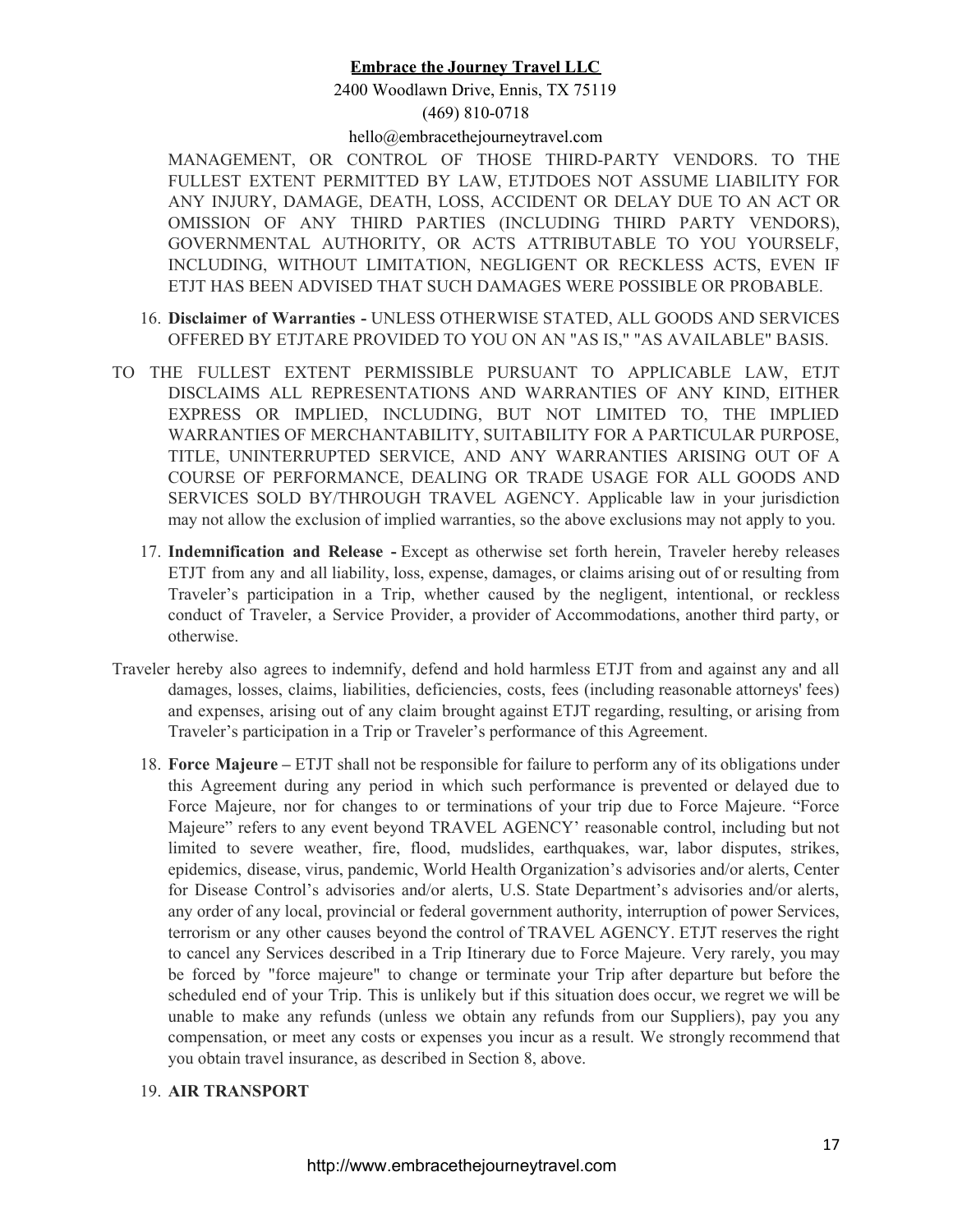# **Embrace the Journey Travel LLC** 2400 Woodlawn Drive, Ennis, TX 75119 (469) 810-0718 hello@embracethejourneytravel.com a. **General conditions governing air transport**

- TRAVEL AGENCY's responsibilities in respect to air travel are limited by the relevant airline's conditions of carriage. The airline fulfilling your contract for carriage may change from the airline mentioned in our electronic brochure and advertisements. ETJT is not able to specify the type of aircraft to be used by any airline. In addition, ETJT is not responsible for losses due to cancelled flights, seats, or changed flight itineraries. Airlines retain the right to adjust flight times and schedules at any time; schedule changes can result in an itinerary that falls outside of contractual agreements. You cannot cancel the contract without penalty due to a change of airline, aircraft type or destination. If an airline cancels or delays a flight, you should work with the airline to ensure you arrive at your destination on or ahead of time. ETJT will not provide any refund for Trips missed, in part or full, due to missed, cancelled or delayed flights, or other flight irregularities including, without limitation, denied boarding whether or not you are responsible for such denial.
- Direct flights may be "non stop" or may involve one or more stop-overs (in the latter case this means the same flight by the airline, because the flight number remains the same). The same applies to connecting flights that may be subject to crew changes. When you reserve a scheduled or charter flight involving a stop-over in a town, and the second flight takes off from a different airport to the airport of arrival, ensure that you have sufficient time for reaching the second airport. The journey to the other airport is at your own expense. ETJT will not be able to reimburse you for these costs, nor will it be liable if you miss the second flight.
- ETJT will not bear any liability, particularly in the event of timetable changes, delays, cancellations, etc., attributable to force majeure (labor dispute, strikes, storms, wars, earthquakes, epidemics, etc.) or in the event that, after the specified arrival time at the airport, it is found that the customer is refused boarding for failure to comply with the administrative or health formalities, or failure to check-in.

#### b. **Problems related to the issuance of e-tickets**

- As of June 1st, 2008, the International Air Transport Association (IATA) has imposed new rules with regard to the issuing of air travel tickets. As of that date, travel agencies and airlines have an obligation to only issue travel tickets via electronic means (i.e. electronic ticket or "e-ticket").
- Due to technical constraints to do with airline's restrictions in relation to certain requirements (infants under the age of 2, inter-airline agreements, groups, etc.), it may be impossible to issue an electronic ticket. Therefore, though a flight may be shown as available, it might prove impossible for us to honor your reservation. This situation, which is outside our control, will not result in liability on our part.
- If we cannot issue you an e-ticket, we will contact you to propose an alternative route solution. This could involve a different tariff and/or additional costs for which you would be responsible. In the event of the absence of an alternative solution, your refusal to pay any tariff difference, or if the issuance of tickets proves impossible, we would be forced to cancel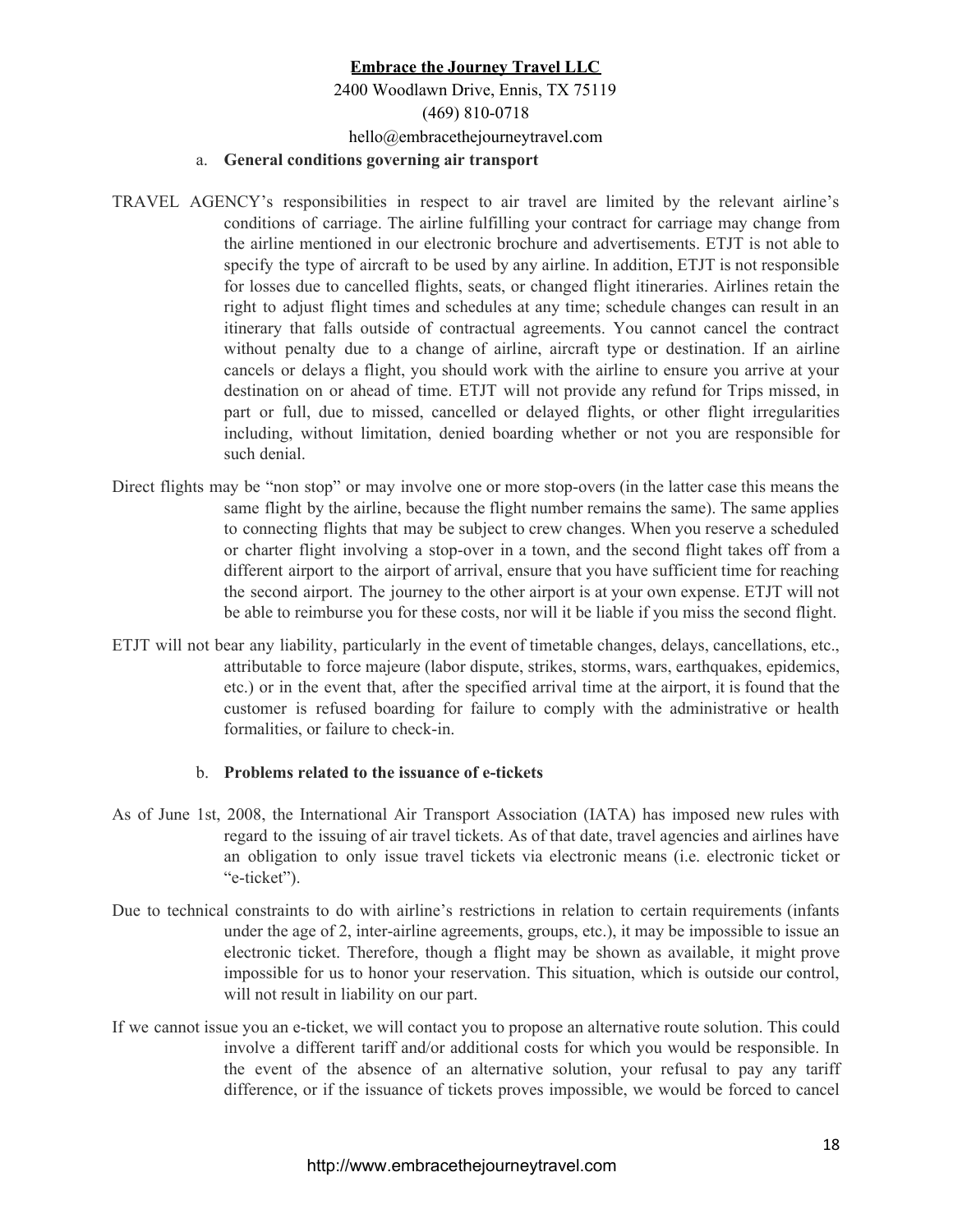### 2400 Woodlawn Drive, Ennis, TX 75119 (469) 810-0718

#### hello@embracethejourneytravel.com

your reservation at no cost to you. We will provide you with a full refund within 30 days after determining that there is no alternative solution possible.

#### c. **Failure to check-in**

- Failure to check-in for a flight on the outward journey (on a charter or scheduled flight) will automatically result in cancellation of the return flight by the airline. We would encourage you to contact us on the date of departure if you wish us to keep the return flight open; this decision remains at the discretion of the airline company.
- Any interrupted or shortened journey, or any service that you do not take up, will not entitle you to a refund. If you have taken out insurance coverage, and in particular insurance for the interruption of a stay, you must comply with the procedures for cancellation appearing in your insurance contract.

#### d. **Flight connections**

- If any booked flight connecting with your outbound or inbound flight is cancelled or delayed, the airlines reserve the right to provide that transport by any other means (coach/bus, train, etc.).
- If you organize your own connecting transport with the arrangements booked with TRAVEL AGENCY, we would advise that you reserve flexible or refundable tickets in order to avoid the risk of any financial loss. You are also advised not to make any important appointments for the day following your return date.
- ETJT cannot accept responsibility for the consequences of delays (such as a cancelled scheduled flight) in the context of connecting transport organized by you.

### e. **The return**

Whatever the type of flight, scheduled or charter, it is essential that the return be re-confirmed locally with the airline within 72 hours prior to the envisaged date of departure. For package Trips, this formality is generally performed by the local representative or agent. We would draw your attention to the fact that this procedure is compulsory and that, if you fail to do so, your seat cannot be guaranteed by the airline, which has the right to allocate your seat to someone else. In addition, this procedure also gives you the opportunity to confirm the times of your return flight which may have been altered in the meantime. ETJT cannot be held liable for any negligence on your part in failing to re-confirm your return flight.

### f. **Luggage**

ETJT assumes no liability for any loss or damage to baggage or personal effects, whether in transit to or from a Trip, or during a Trip. The airline is liable to you for the baggage you entrust to it only for the compensation contemplated in the international conventions and relevant statutes. In the event of damage, late forwarding, theft or loss of luggage, you should contact your airline and declare the damage, absence or loss of your personal effects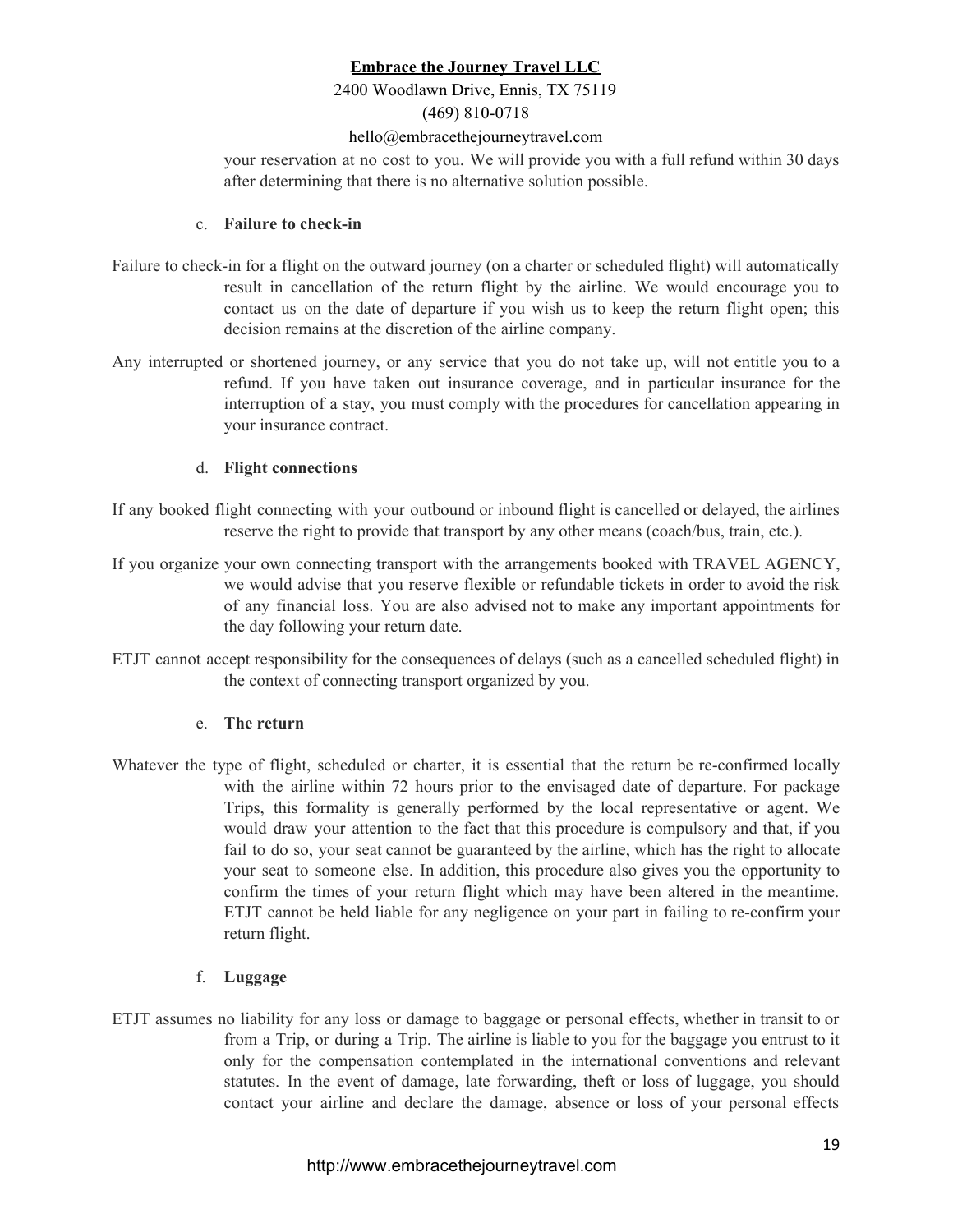## 2400 Woodlawn Drive, Ennis, TX 75119 (469) 810-0718

#### hello@embracethejourneytravel.com

before leaving the airport, and then submit a declaration, attaching the originals of the following documents: the travel ticket, the baggage check-in slip, and the declaration. It is recommended that you take out an insurance policy covering the value of your items.

Additional and oversized baggage fees: Most airlines have their own policy regarding luggage. We recommend that you check with your airline ahead of time for any weight restrictions and additional charges relating to checked baggage. You will be responsible for paying to the airline any additional charges for checked or overweight baggage, including, but not limited to, golf bags and oversized luggage. If you exceed the weight limit set by your airline, and excess weight is permitted, you must pay a supplement directly to the airline at the airport.

#### g. **Babies and infants**

Babies (up to 2 years of age) do not occupy a seat; the price of the ticket is generally 10% of the official rate. On certain flights children (from 2 to 11 years of age) may be granted a reduction, except on charter flights.

#### h. **Pregnancy**

- Different airlines have their own restrictions on when pregnant woman may fly on their plane, which can range from prohibiting flying anywhere from 7 to 30 days by the due date. It is your responsibility to check the restrictions of your particular airline. If you are denied boarding, ETJT will not be responsible for any resulting cancellation fees and charges.
	- 20. **Representations and Warranties -** Traveler represents and warrants that Traveler: (i) has all requisite power and authority to enter into and perform the obligations under these Terms and Conditions; (ii) will abide by all laws, rules and regulations and will endeavor to comply with all local customs; and (iii) all of the information provided to ETJT to facilitate Traveler's Trip is true and accurate. Traveler authorizes ETJT to make any such investigations as ETJT determines to be necessary, at their sole discretion, to determine Travelers eligibility.
	- 21. **Medical and Physical Condition -** Medical Emergencies. Some activities available on TRAVEL AGENCY's Trips are physically active and interactive, so you must be in good physical condition and health to participate in them. Various water activities and sports available on our Trips (including jet skiing, snorkeling, surfing, etc.) require various skills and abilities such as: the ability to swim, hand to eye coordination, balance, and an awareness of your surroundings. Traveler certifies they will not take any alcoholic beverages or drugs that may impair their physical or mental abilities before their participation in an adventure or water activity while on a Trip.
- Traveler certifies that they are responsible for managing their own medication and medical, physical, or allergic conditions during their Trip. Traveler understands that in the event of injury to Traveler, or exacerbation of Traveler's medical condition, ETJT may not be held responsible. If a serious emergency arises, it may be necessary for a physician to attend to Traveler, but Traveler recognizes that ETJT is not obligated to take any action to facilitate or assist that treatment. The quality of medical personnel and facilities vary from region to region and cannot be controlled by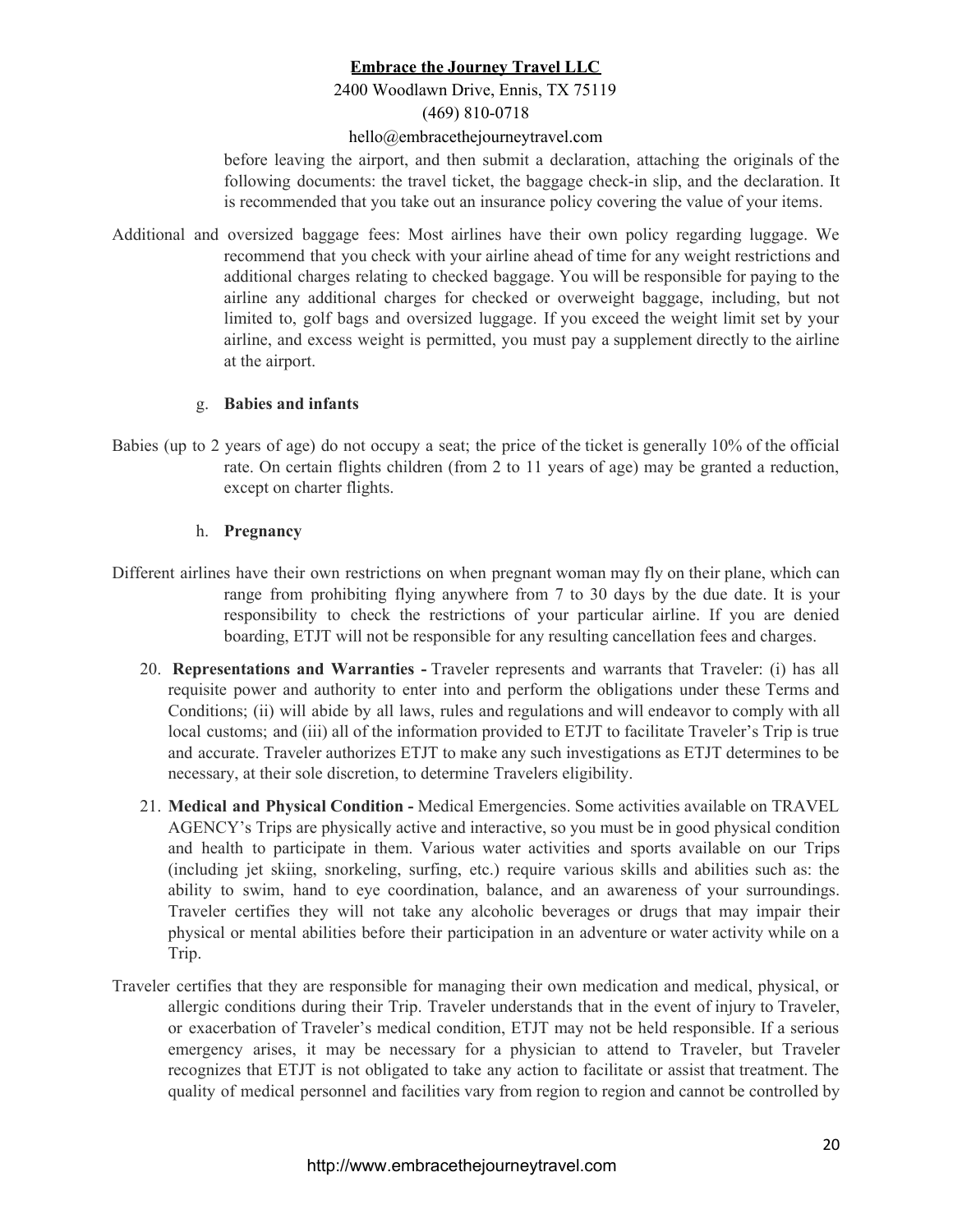# 2400 Woodlawn Drive, Ennis, TX 75119 (469) 810-0718

#### hello@embracethejourneytravel.com

TRAVEL AGENCY. In some parts of the world, substandard medical care is common and unavoidable. Hospital facilities are often unavailable and evacuation can be prolonged, difficult and expensive. ETJT is not responsible for the costs of any medical treatment you may require during a Trip and assumes no liability regarding provision of medical care or lack thereof that you may receive while on the Trip. YOU ARE RESPONSIBLE FOR RISKS ASSOCIATED WITH, AND COSTS, OF ANY AND ALL MEDICAL TREATMENTS YOU MAY REQUIRE OR RECEIVE DURING YOUR TRIP. Traveler releases ETJT from any liability relating to any such medical care, whether secured by a Service provider on behalf of Traveler, TRAVEL AGENCY, or otherwise, and agrees to be responsible for any and all expenses incurred for said medical care.

- 22. **Disputes -** Governing Law, Jurisdiction, etc. These Terms and Conditions and the relationship between Traveler and ETJT will be governed by the laws of the State of Texas without regard to its conflict of law provisions.
- Traveler and ETJT agree to submit to the personal jurisdiction of the federal and state courts located in Ellis County, Texas with respect to any legal proceedings that may arise in connection with, or relate to, a Trip, these Terms and Conditions, our Privacy Policy, TRAVEL AGENCY's website or any literature or materials concerning ETJT and our Trips. Traveler and ETJT agree to irrevocably submit to the jurisdiction of any such court in any such action, suit or proceeding and hereby agrees not to assert, by way of motion, as a defense or otherwise, in any such action, suit or proceeding, any claim that (i) he, she or it is not subject personally to the jurisdiction of such court, (ii) the venue is improper, or (iii) this agreement or the subject matter hereof may not be enforced in or by such court.
	- 23. **Attorney's Fees, Costs, and Expenses of Suit -** If any act of law or equity, including an action for declaratory relief or any arbitration proceeding, is brought to enforce, interpret or construe the provisions of these Terms and Conditions, a Trip, our Privacy Policy, TRAVEL AGENCY's website or any literature or materials concerning TRAVEL AGENCY, the prevailing party shall be entitled to recover actual reasonable attorney's fees, costs, and expenses.
	- 24. **Assignment -** Traveler may not assign his rights or obligations hereunder without the prior written consent of TRAVEL AGENCY.
	- 25. **Severability and Survivability -** If any provision, or portion of a provision, in these Terms and Conditions shall be unlawful, void, or for any reason unenforceable, then that provision shall be deemed severable and shall not affect the validity and enforceability of any remaining provisions. Traveler and ETJT agree to substitute for such provision a valid provision which most closely approximates the intent and economic effect of such severed provision.
- Notwithstanding any other provisions of this these Terms and Conditions, or any general legal principles to the contrary, any provision of these Terms and Conditions that imposes or contemplates continuing obligations on a party will survive the expiration or termination of these Terms and Conditions.
	- 26. **Entire Agreement, Waiver -** These Terms and Conditions constitute the entire understanding and agreement of the parties with respect to the subject matter covered by them, and supersede all prior and contemporaneous understandings and agreements, whether written or oral, with respect to such subject matter. No terms contained on any proposal, purchase order, acknowledgment or other document will be effective with respect to affecting the terms hereof. No delay or failure by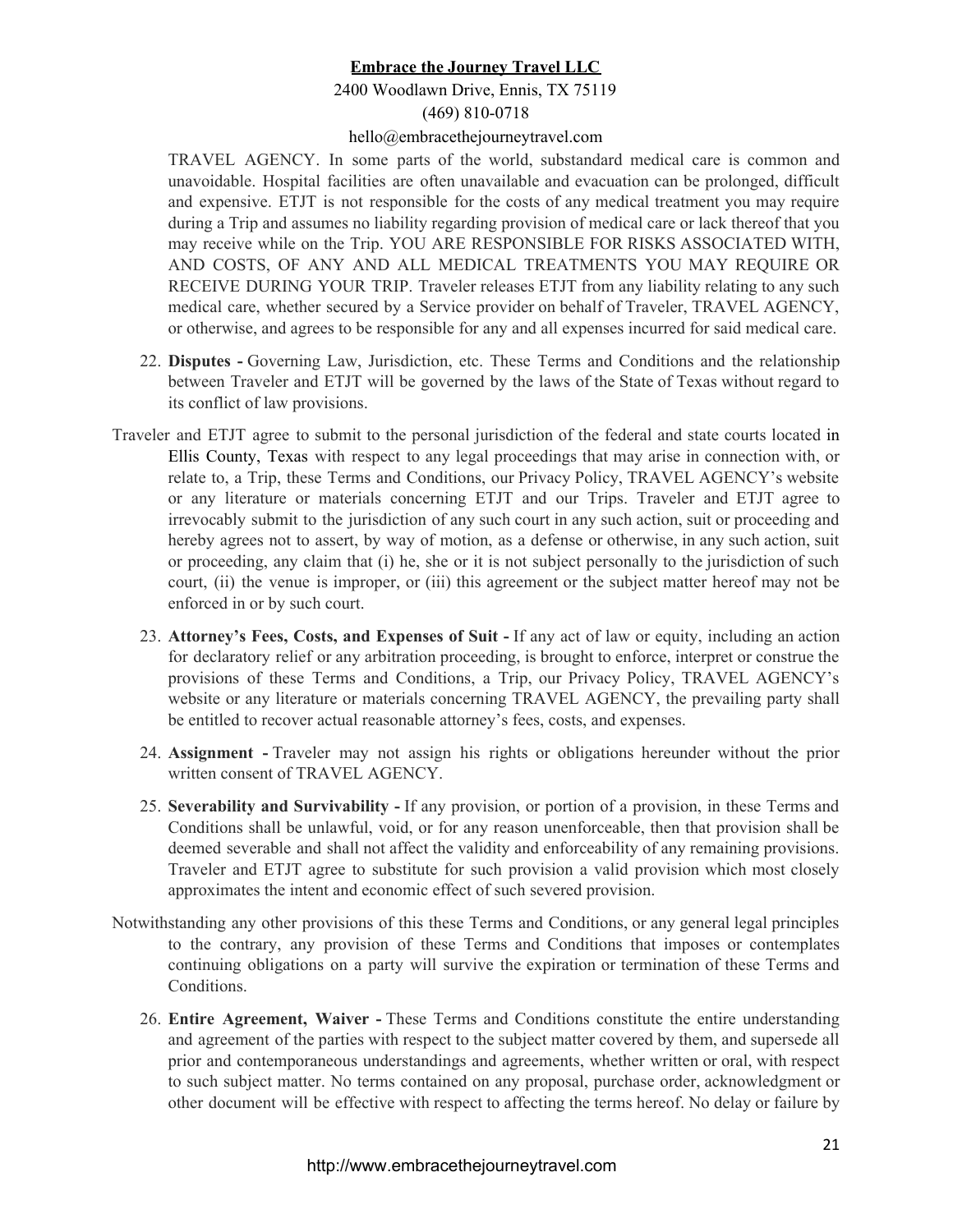# 2400 Woodlawn Drive, Ennis, TX 75119

# (469) 810-0718

### hello@embracethejourneytravel.com

either party to exercise or enforce at any time any right or provision hereof will be considered a waiver thereof of such party's rights thereafter to exercise or enforce each and every right and provision hereof. No single waiver will constitute a continuing or subsequent waiver. ETJT does not guarantee it will take action against all breaches of these Terms and Conditions. No waiver, modification or amendment of any provision hereof will be effective unless it is in a writing signed by both the parties.

27. **Registrations –** ETJT is a registered seller of travel in Florida, Iowa, and Washington State.

[REMAINDER OF THIS PAGE IS INTENTIONALLY BLANK]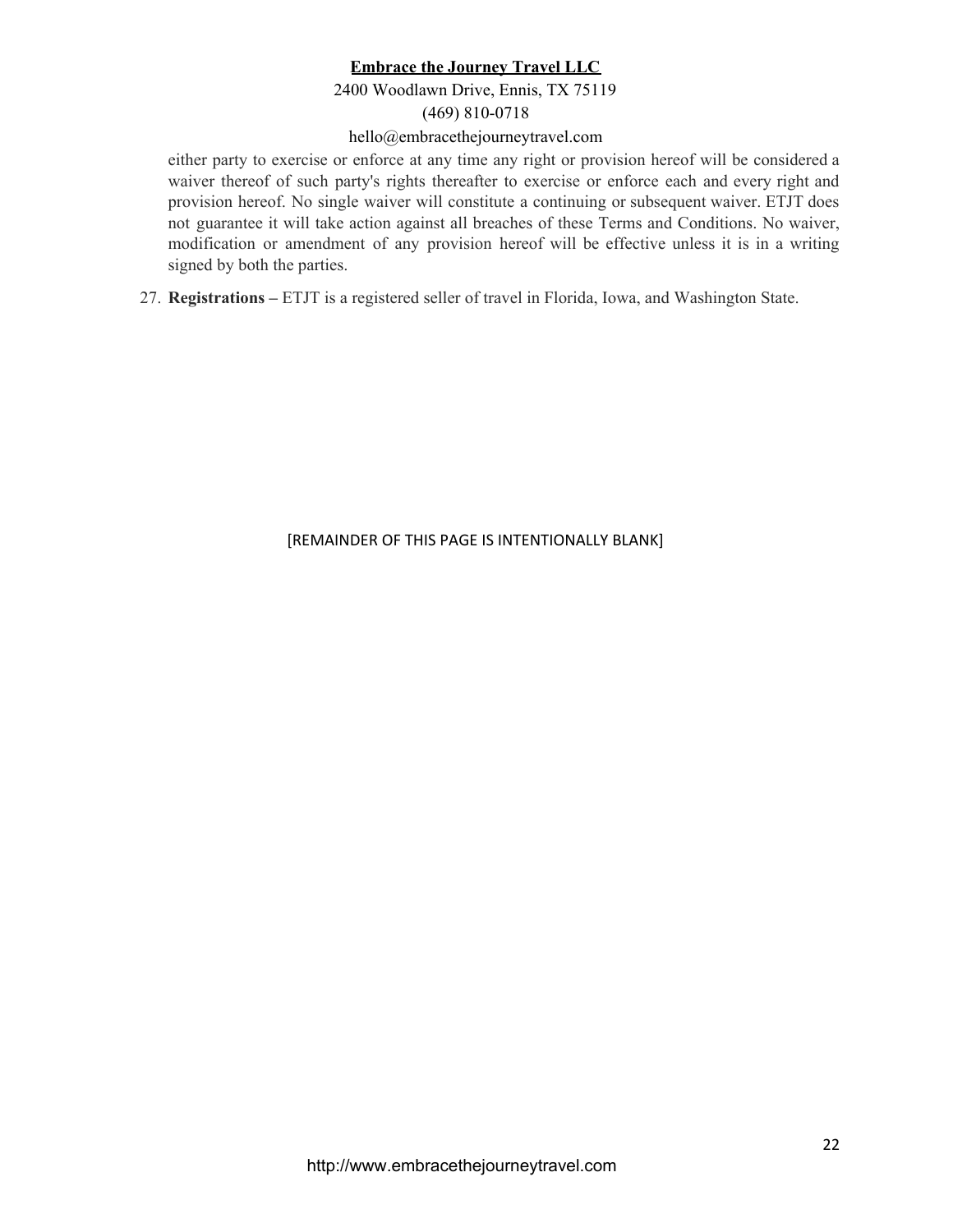2400 Woodlawn Drive, Ennis, TX 75119 (469) 810-0718 hello@embracethejourneytravel.com

# **TRAVEL INSURANCE REFUSAL FORM** ADDENDUM II

ETJT $\square$  has not provided Traveler(s) with travel insurance for:

- □ Travel Insured
- □ Travel Medical/Accident
- □ Default/Bankruptcy by carrier/operator
- □ Lost/Damaged Baggage
- □ Cancellation/Interruption

| <b>Print Name</b>             |  |
|-------------------------------|--|
| <b>Signature of Traveler</b>  |  |
| $\textbf{Date}(mm/dd/yy)$ / / |  |

Parent or Guardian of a Minor: I as a parent or guardian of the below named minor, hereby give my permission for my child or ward to participate in the trip and further agree, individually and on behalf of my child or ward, to the terms above:

| <b>Name of Minor Traveler</b>       |  |
|-------------------------------------|--|
| <b>D.O.B Minor (mm/dd/yy)</b> / /   |  |
| <b>Name of Parent/Guardian</b>      |  |
| <b>Signature of Parent/Guardian</b> |  |
| Date (mm/dd/yy) $\frac{1}{2}$       |  |

Parent or Guardian of a Minor: I as a parent or guardian of the below named minor, hereby give my permission for my child or ward to participate in the trip and further agree, individually and on behalf of my child or ward, to the terms above:

| <b>Name of Minor Traveler</b>       |  |
|-------------------------------------|--|
| <b>D.O.B Minor (mm/dd/yy)</b> / /   |  |
| <b>Name of Parent/Guardian</b>      |  |
| <b>Signature of Parent/Guardian</b> |  |
| Date (mm/dd/yy) $\frac{1}{2}$       |  |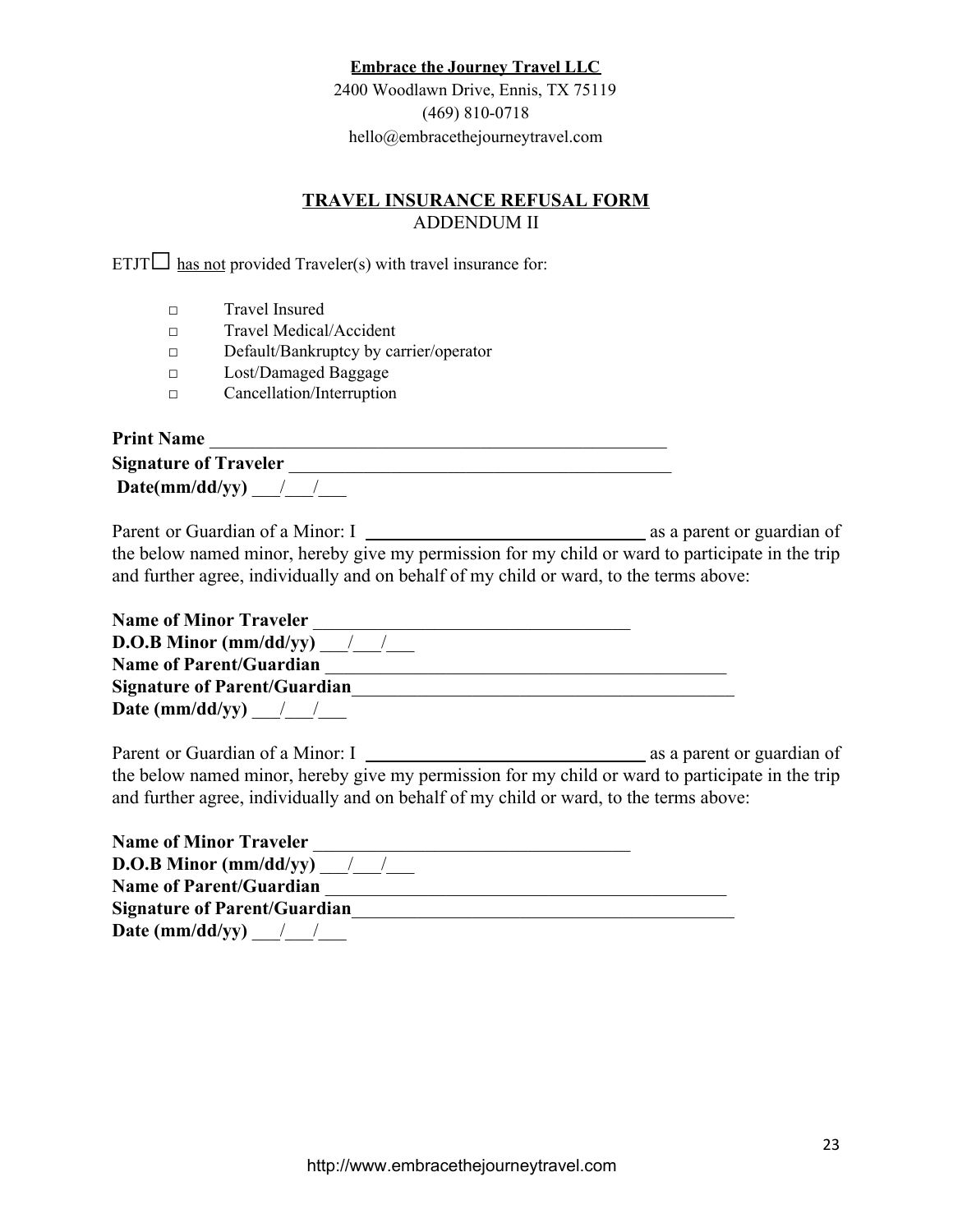2400 Woodlawn Drive, Ennis, TX 75119 (469) 810-0718 hello@embracethejourneytravel.com

# **HEALTH CARE SURROGATE DESIGNATION** ADDENDUM III

Volunteer has listed all medications and/or medical conditions (current/prior), including but not limited to, prescribed medications, allergies, medical conditions, and prior hospitalizations which now or in the future may affect the wellbeing of Volunteer while participating in the Activity.

\_\_\_\_\_\_\_\_\_\_\_\_\_\_\_\_\_\_\_\_\_\_\_\_\_\_\_\_\_\_\_\_\_\_\_\_\_\_\_\_\_\_\_\_\_\_\_\_\_\_\_\_\_\_\_\_\_\_\_\_\_\_\_\_\_\_\_\_\_\_\_\_\_\_\_\_ \_\_\_\_\_\_\_\_\_\_\_\_\_\_\_\_\_\_\_\_\_\_\_\_\_\_\_\_\_\_\_\_\_\_\_\_\_\_\_\_\_\_\_\_\_\_\_\_\_\_\_\_\_\_\_\_\_\_\_\_\_\_\_\_\_\_\_\_\_\_\_\_\_\_\_\_ \_\_\_\_\_\_\_\_\_\_\_\_\_\_\_\_\_\_\_\_\_\_\_\_\_\_\_\_\_\_\_\_\_\_\_\_\_\_\_\_\_\_\_\_\_\_\_\_\_\_\_\_\_\_\_\_\_\_\_\_\_\_\_\_\_\_\_\_\_\_\_\_\_\_\_\_ \_\_\_\_\_\_\_\_\_\_\_\_\_\_\_\_\_\_\_\_\_\_\_\_\_\_\_\_\_\_\_\_\_\_\_\_\_\_\_\_\_\_\_\_\_\_\_\_\_\_\_\_\_\_\_\_\_\_\_\_\_\_\_\_\_\_\_\_\_\_\_\_\_\_\_\_ \_\_\_\_\_\_\_\_\_\_\_\_\_\_\_\_\_\_\_\_\_\_\_\_\_\_\_\_\_\_\_\_\_\_\_\_\_\_\_\_\_\_\_\_\_\_\_\_\_\_\_\_\_\_\_\_\_\_\_\_\_\_\_\_\_\_\_\_\_\_\_\_\_\_\_\_ \_\_\_\_\_\_\_\_\_\_\_\_\_\_\_\_\_\_\_\_\_\_\_\_\_\_\_\_\_\_\_\_\_\_\_\_\_\_\_\_\_\_\_\_\_\_\_\_\_\_\_\_\_\_\_\_\_\_\_\_\_\_\_\_\_\_\_\_\_\_\_\_\_\_\_\_

\_\_\_\_\_\_\_\_\_\_\_\_\_\_\_\_\_\_\_\_\_\_\_\_\_\_\_\_\_\_\_\_\_\_\_\_\_\_\_\_\_\_\_\_\_\_\_\_\_\_\_\_\_\_\_\_\_\_\_\_\_\_\_\_\_\_\_\_\_\_\_\_\_\_\_\_ I \_\_\_\_\_\_\_\_\_\_\_\_\_\_\_\_\_\_\_\_\_\_\_\_\_\_\_\_, hereby designates ETJT as my Health Care Surrogate:

The Health Care Surrogate(s) designated herein shall serve subject to the following:

1. When effective. The Health Care Surrogate named herein shall have the authority and power to act on my behalf during any time during the Tour and all activities related thereto, if Traveler does not have the capacity to make health care decisions as determined by my attending or treating physician and or any other medical professional.

2. Revocation of Prior Designations. Any designation of a Health Care Surrogate made prior to the date hereof is hereby revoked during the dates of the Tour.

3. Powers. My Health Care Surrogate(s) shall have the final authority to make health care decisions on my behalf, and such powers shall include but not be limited to the following,

(a) Consult with my health care providers to provide informed consent for me.

(b) Give any consent in writing with respect to my health care, or refuse consent or withdraw consent to my health care.

(c) Have access to any and all of my medical records and have authority to authorize release of such information to appropriate persons.

(d) Authorize the transfer and admissions of me to or from a health care facility.

(e) Apply for public benefits, such as Medicare and Medicaid but not limited to them, and in this regard and for this purpose, to have access to information regarding my income and assets.

4. Duration. This Health Care Surrogate Designation shall terminate upon the conclusion of the Tour and all activities related thereto:

(a) The execution by me of a written revocation of this Health Care Surrogate Designation; or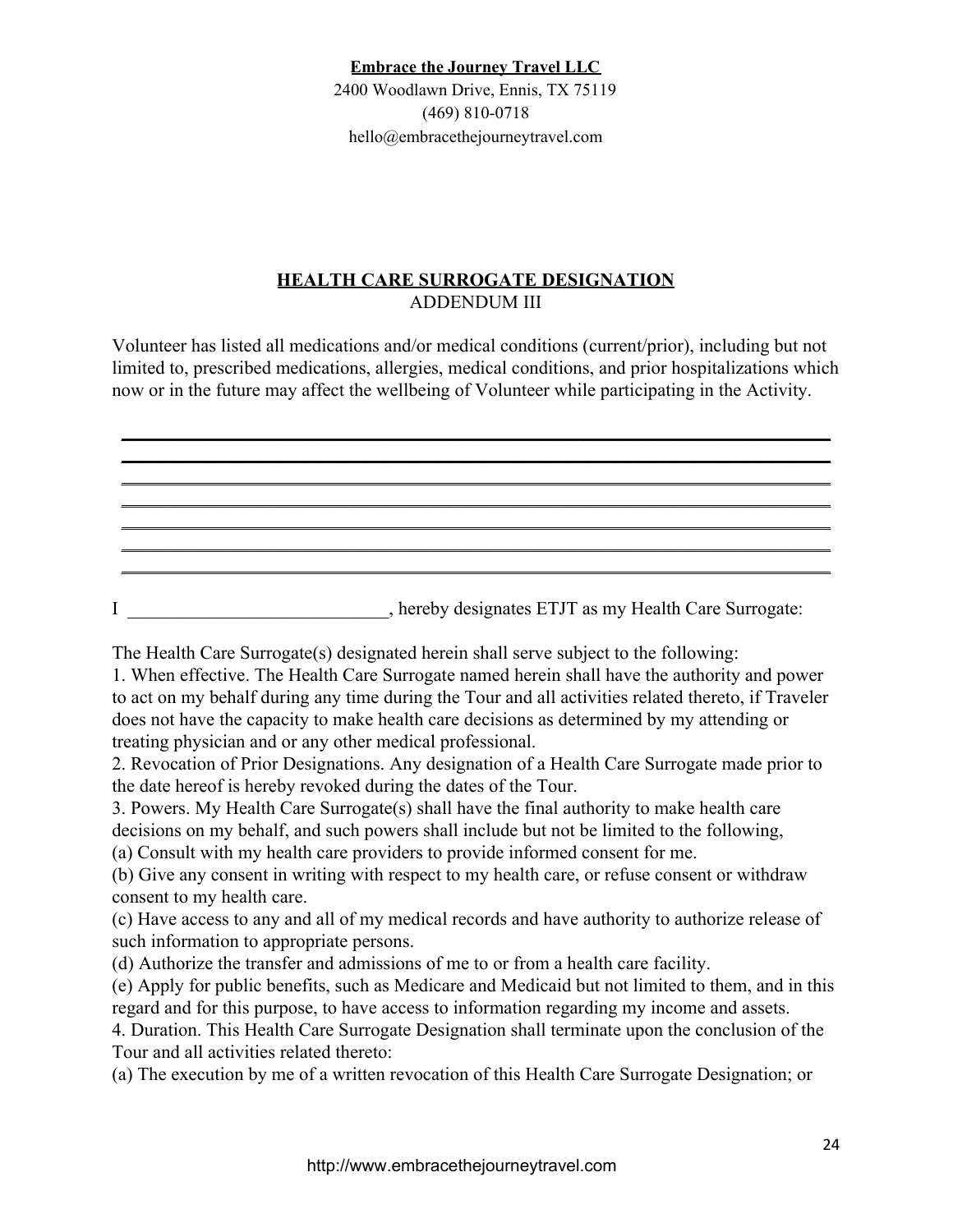2400 Woodlawn Drive, Ennis, TX 75119

(469) 810-0718

hello@embracethejourneytravel.com

(b) The execution by me of another designation of health care surrogate after the date I execute this Health Care Surrogate Designation.

5. Reliance. My Health Care Surrogate and all health care facilities and health care providers shall be entitled to rely upon this Health Care Surrogate Designation until such person or facility receives actual knowledge or actual notice of the revocation of this Health Care Surrogate Designation by a subsequent writing.

6. Indemnity. My estate shall hold harmless and indemnify my Health Care Surrogate(s) from all liability for acts done in good faith on my behalf pursuant to this Health Care Surrogate Designation.

I understand the full import of this Designation, and I am emotionally and mentally competent to make this Designation, and I further affirm that this Designation is not being made as a condition of treatment or admission to a health care facility.

| $\mathbf{Date}(mm/dd/yy)$ / /                                                                                                                                                              |  |
|--------------------------------------------------------------------------------------------------------------------------------------------------------------------------------------------|--|
|                                                                                                                                                                                            |  |
|                                                                                                                                                                                            |  |
| Date(mm/dd/yy) / /                                                                                                                                                                         |  |
|                                                                                                                                                                                            |  |
|                                                                                                                                                                                            |  |
| $\textbf{Date}(mm/dd/yy)$ / /                                                                                                                                                              |  |
|                                                                                                                                                                                            |  |
| the below named minor, hereby give my permission for my child or ward to participate in the trip<br>and further agree, individually and on behalf of my child or ward, to the terms above: |  |
| Name of Minor Traveler                                                                                                                                                                     |  |

| <b>Name of Minor Traveler</b>       |  |
|-------------------------------------|--|
| <b>D.O.B Minor (mm/dd/yy)</b> / /   |  |
| <b>Name of Parent/Guardian</b>      |  |
| <b>Signature of Parent/Guardian</b> |  |
| Date (mm/dd/yy) $\frac{1}{2}$       |  |

Parent or Guardian of a Minor: I as a parent or guardian of the below named minor, hereby give my permission for my child or ward to participate in the trip and further agree, individually and on behalf of my child or ward, to the terms above:

| <b>Name of Minor Traveler</b>   |  |
|---------------------------------|--|
| <b>D.O.B Minor (mm/dd/yy)</b> / |  |